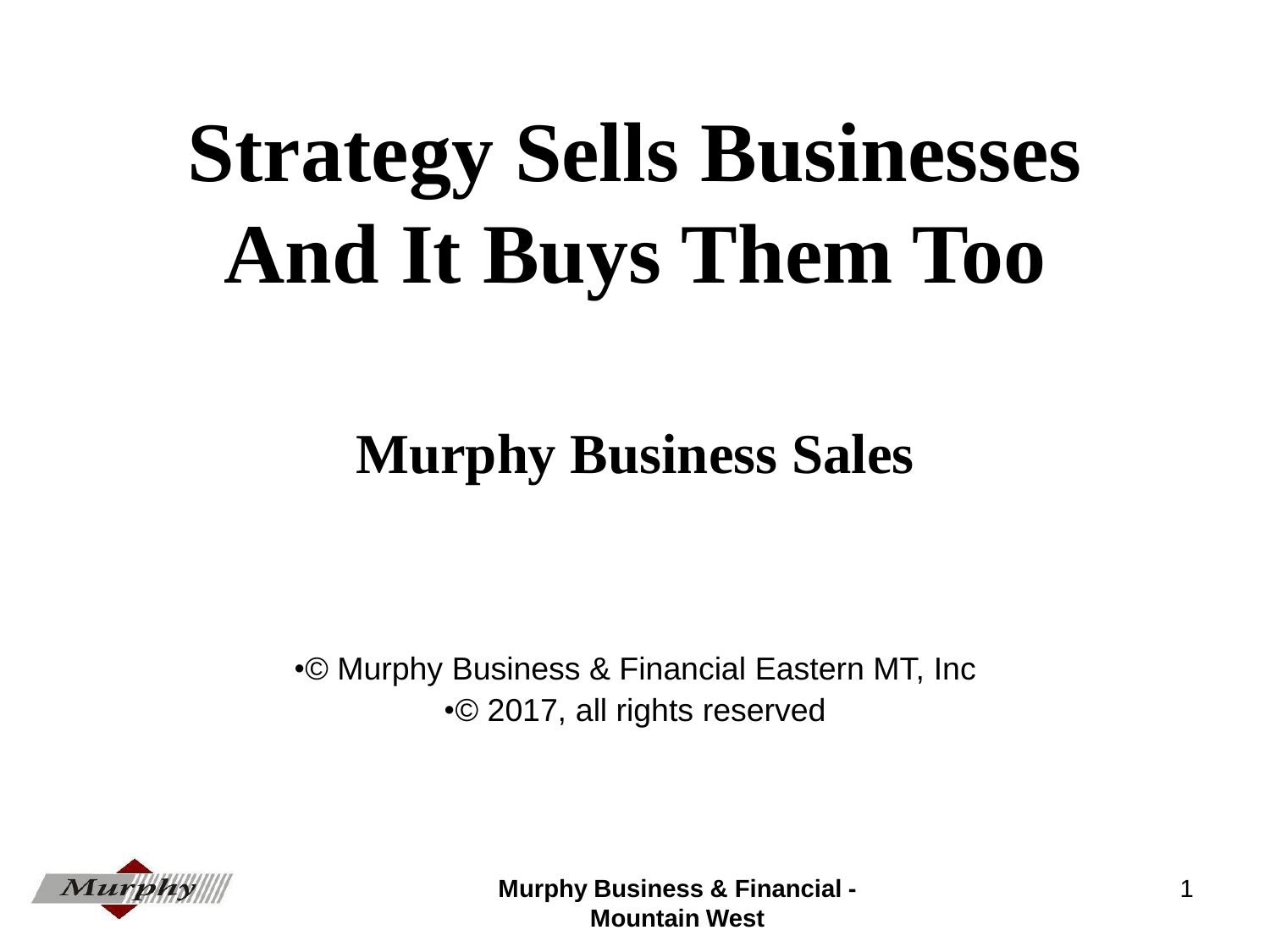#### **Owners' Worries**

- Wondering at one o'clock in the morning:
	- Who will buy my business?
	- How much is it worth?
	- How do I find a good buyer for my company?
	- Can I sell it to my good employees?
	- Which advisors do I need to help me?
	- How long will it take to sell my business?

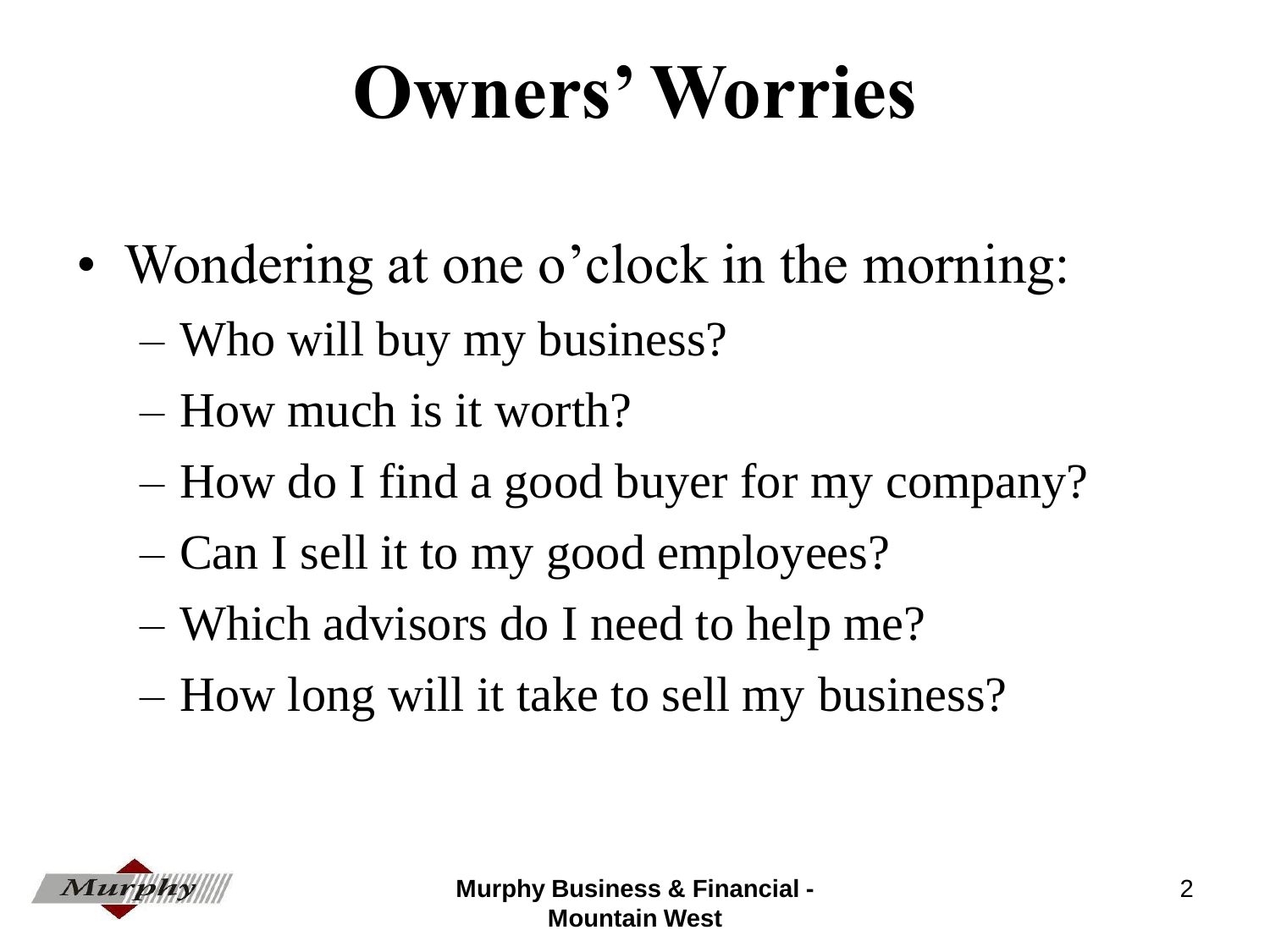### **Buyers' Worries**

- Wondering at one o'clock in the morning:
	- Who will sell me their company?
	- How much is it worth?
	- How do I find a good company to buy?
	- Will the good employees quit if I buy it?
	- Which advisors do I need to help me?
	- How long will it take to buy?

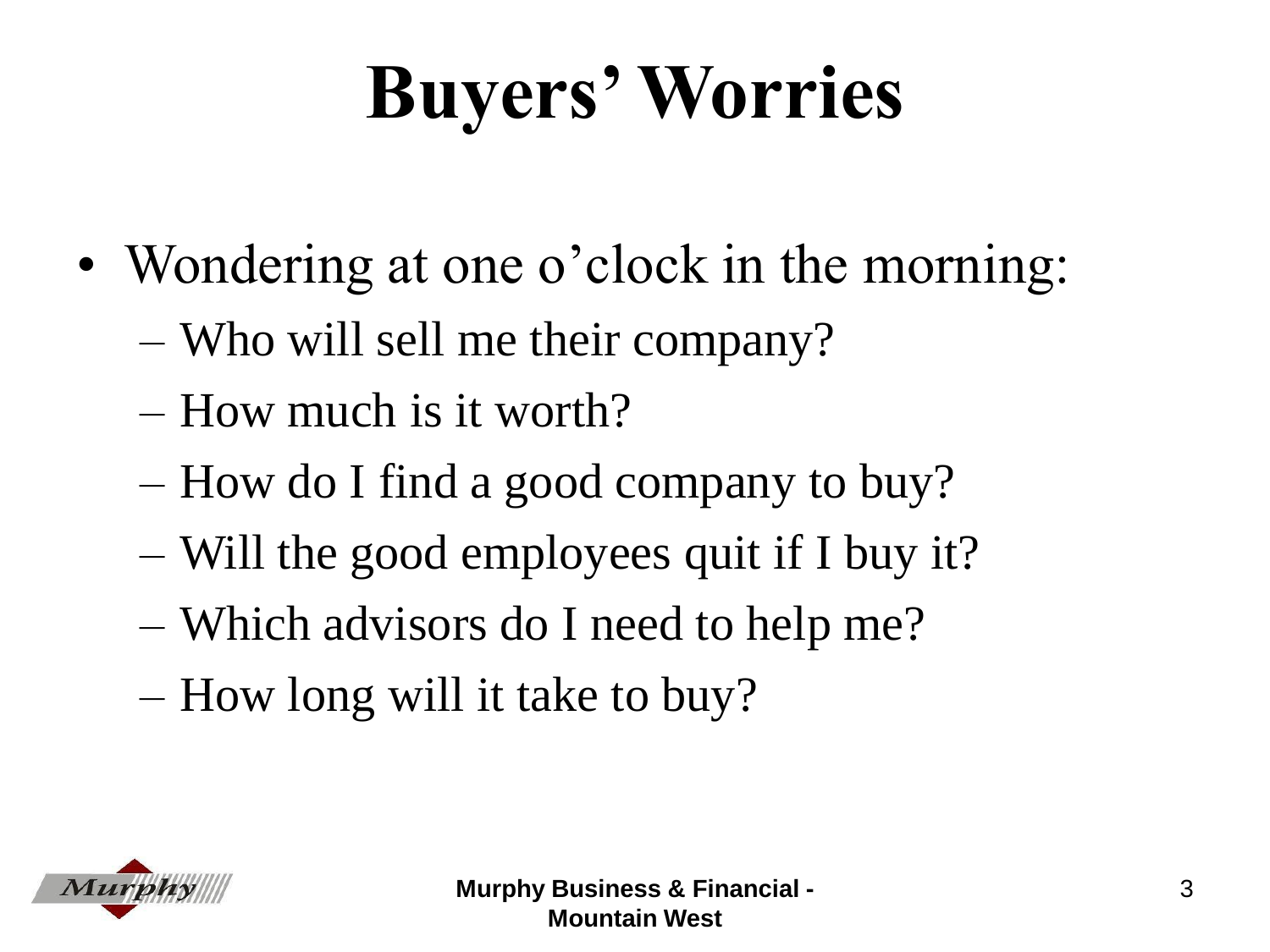#### **A Transaction is a Mirror**

- To successfully sell, think like a buyer
- To successfully buy, think like your seller



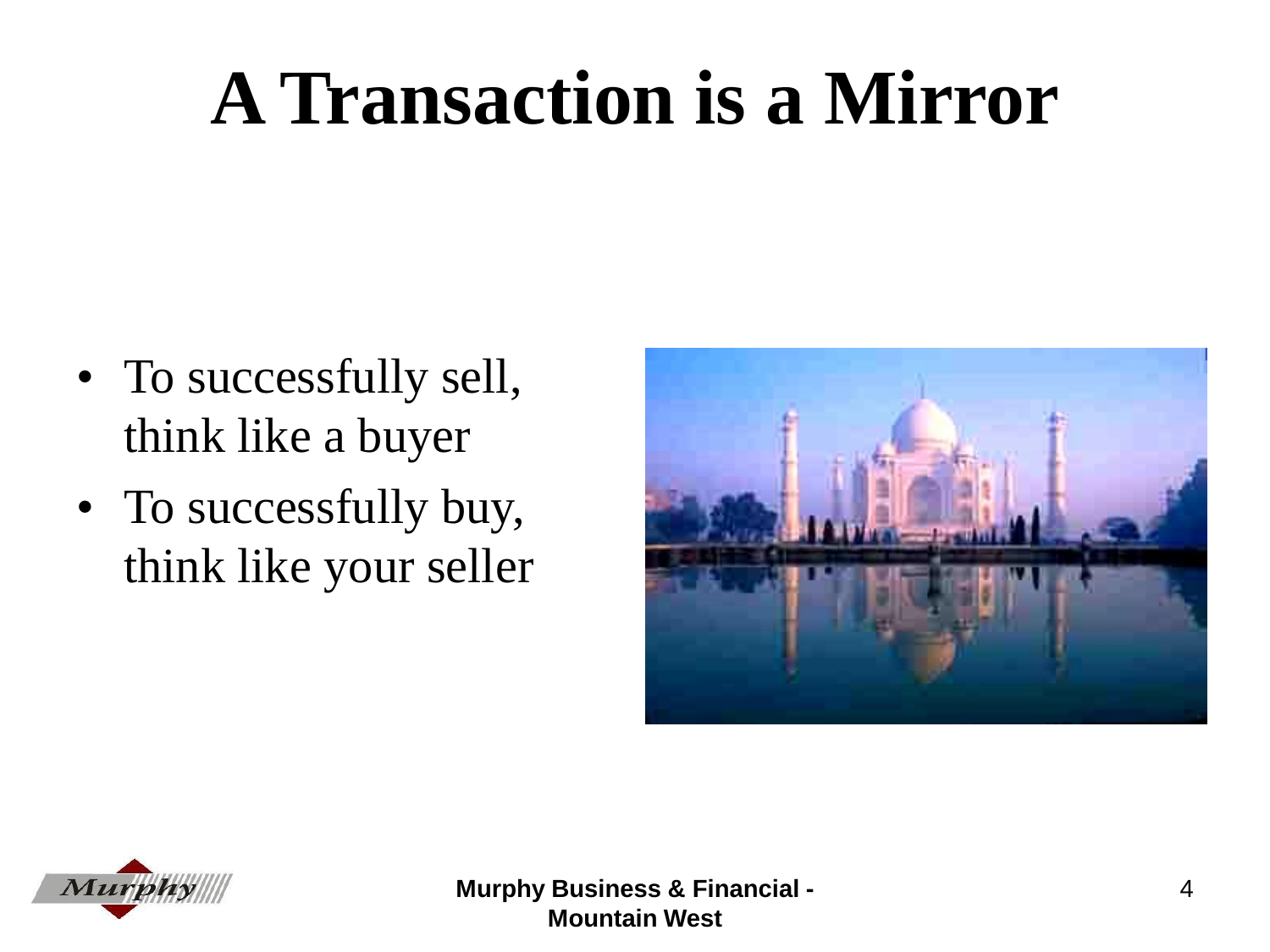#### **Did you know . . . .**

- Sellers are not as well prepared to sell as buyers are to buy
- Buyers typically spend too much time analyzing business financials; failing to match their skills and personalities to the business
- Business valuation is an art; not a science

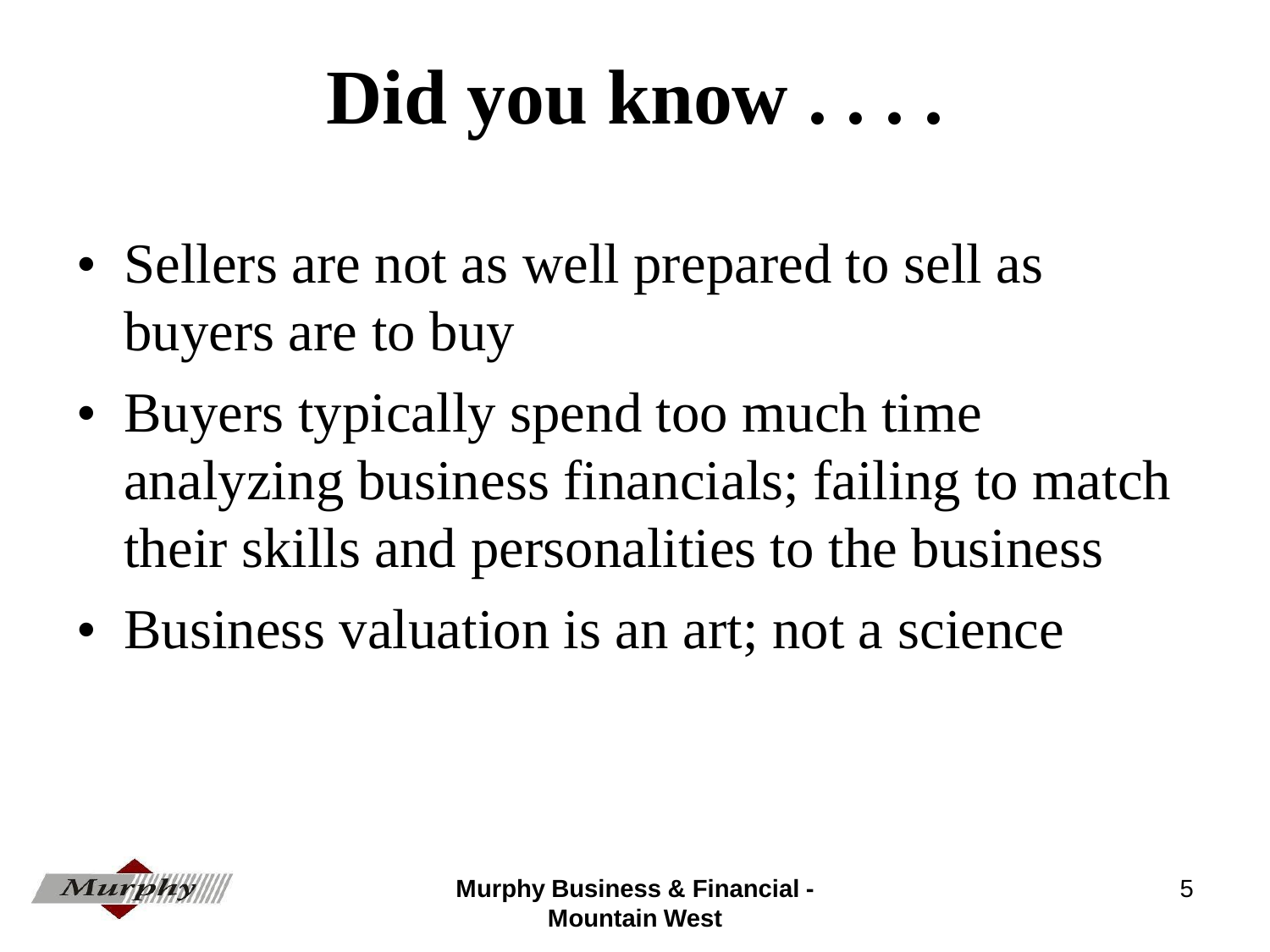#### **Did you know . . . .**

- Attorneys and tax advisors need time to help get the transaction done well.
- It's not over, even when it's over.
	- You will need help <u>after</u> you sell or buy your business
		- Both parties need support during transition period

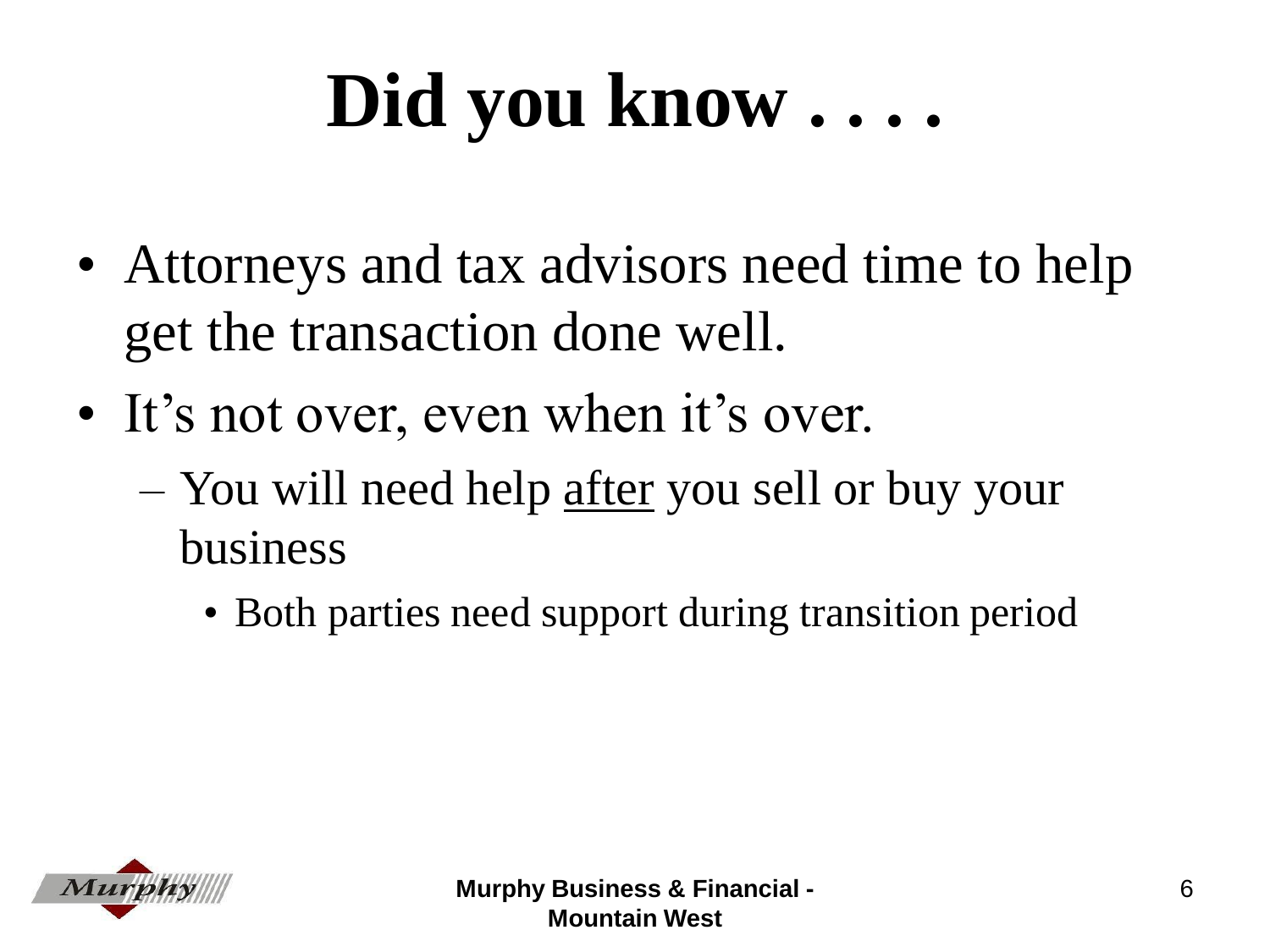#### **Webinar Goals What You Will Learn Today**

- **Reasons** sellers sell and buyers buy.
- The successful **process** for both sellers and buyers.
- Real **experiences** of people who have successfully bought or sold a business in Montana.
- Why things seem to happen (or don't happen) when buying/selling a business so you may **prepare**.

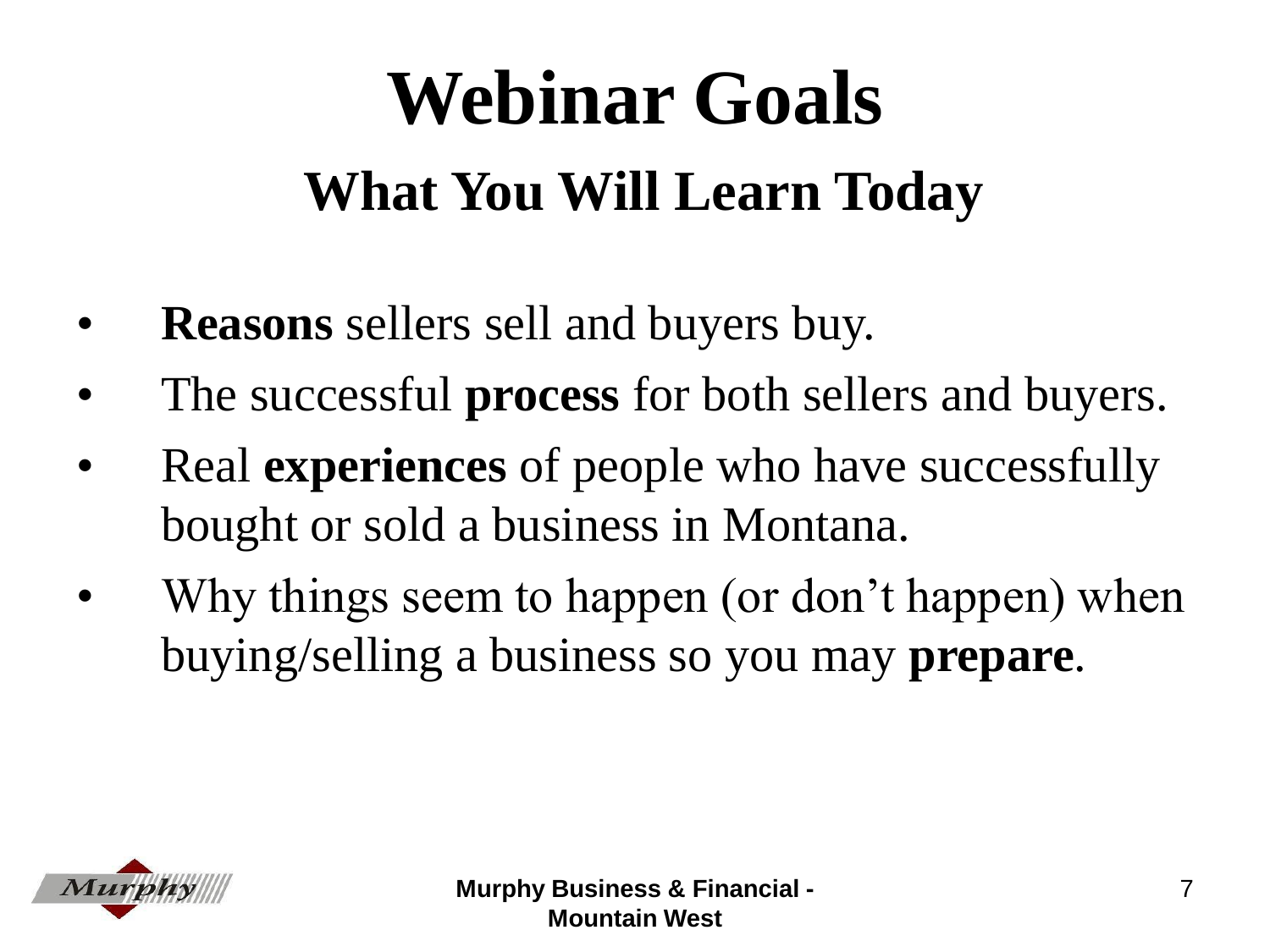## **Introductions**

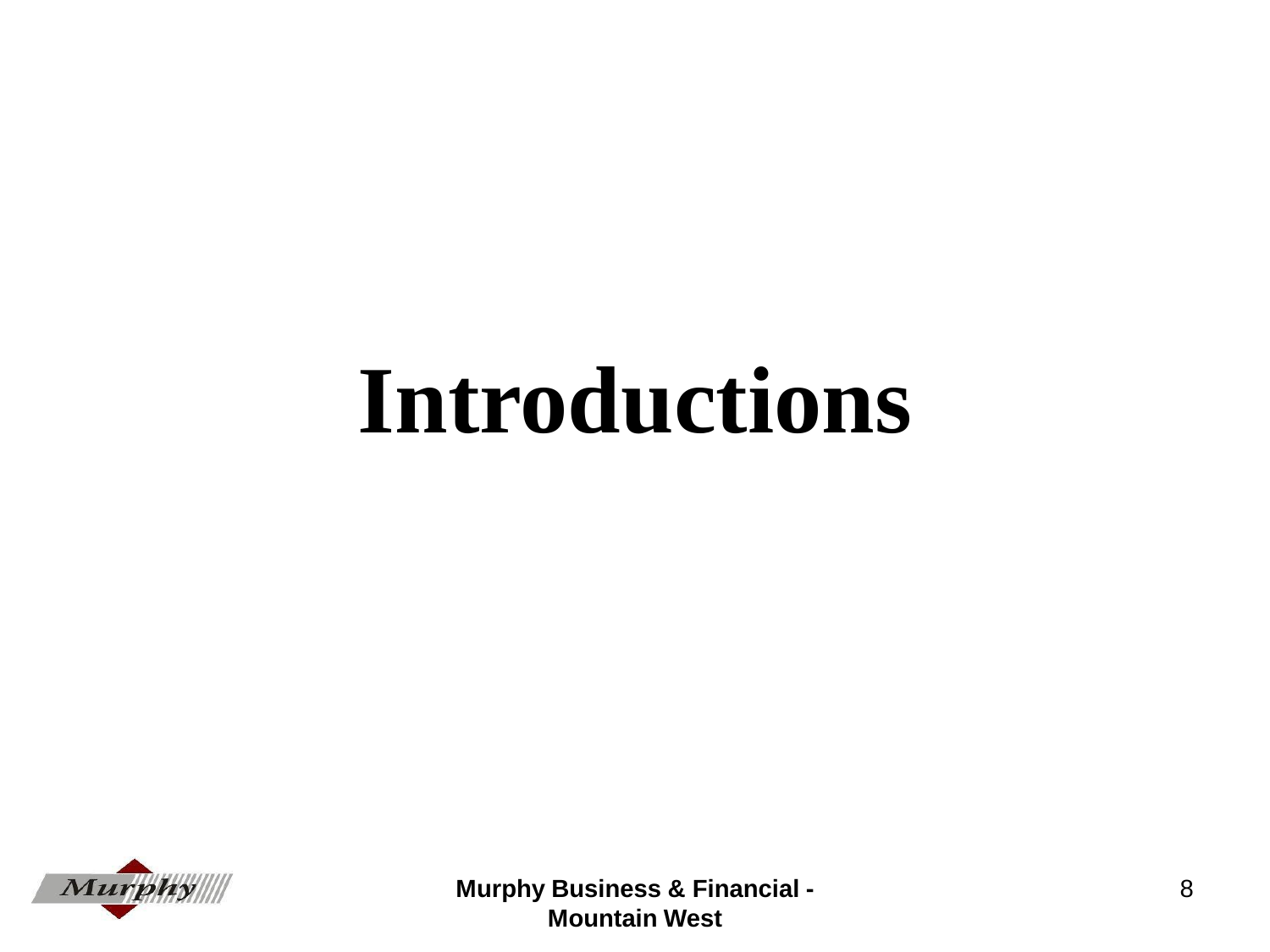#### **Introductions**

- Murphy Business and Financial Services
	- Largest transaction firm in the U.S.
		- 280 professional intermediaries
			- former owners, CEO's, CFO's, CPA's, senior level executives
		- Has over 3200 closed transactions worth over \$2B
	- Credentials
		- Licensed by MT, ID, ND, SD, WY Real Estate **Commissions**
		- National brokerage and valuation certifications
		- Senior level business management

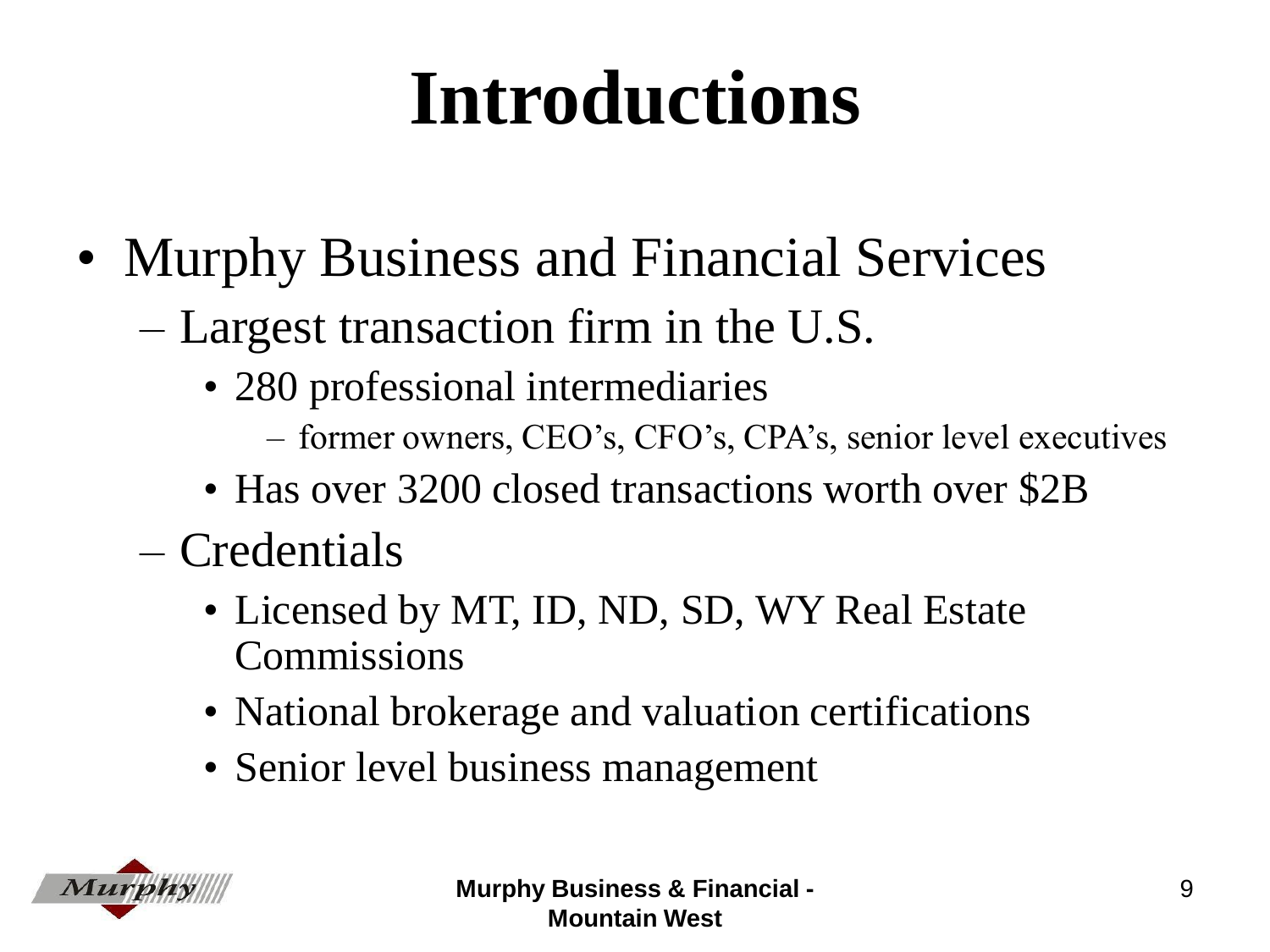#### **Our Firm Covers The Nation**



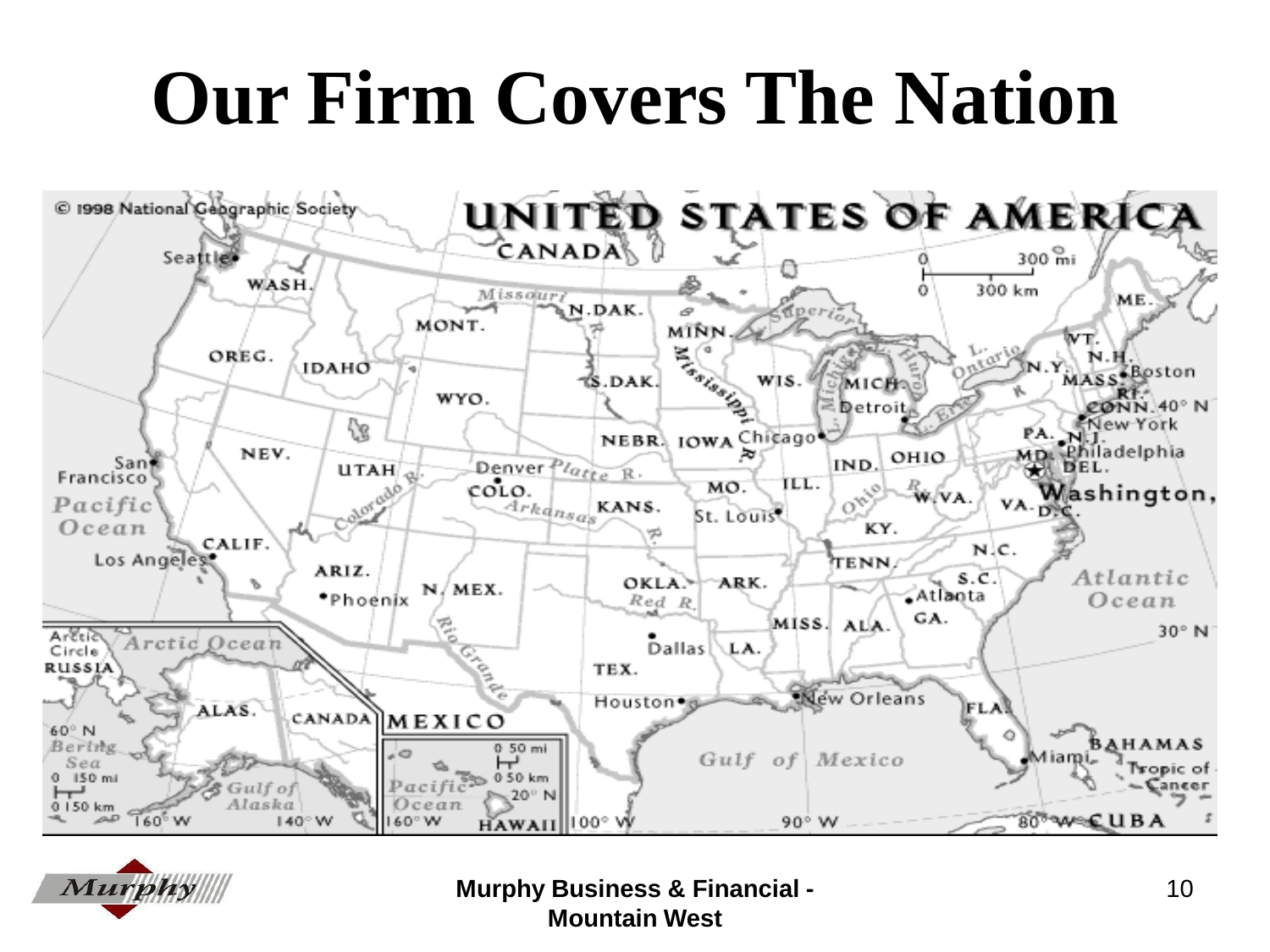### **Why Do People Sell Businesses?**

- Burned out
- Retirement no heirs
- Divorce, partner disputes
- Illness
- Insufficient capital to grow
- Achieve estate liquidity
- Get discovered; receive an offer to buy

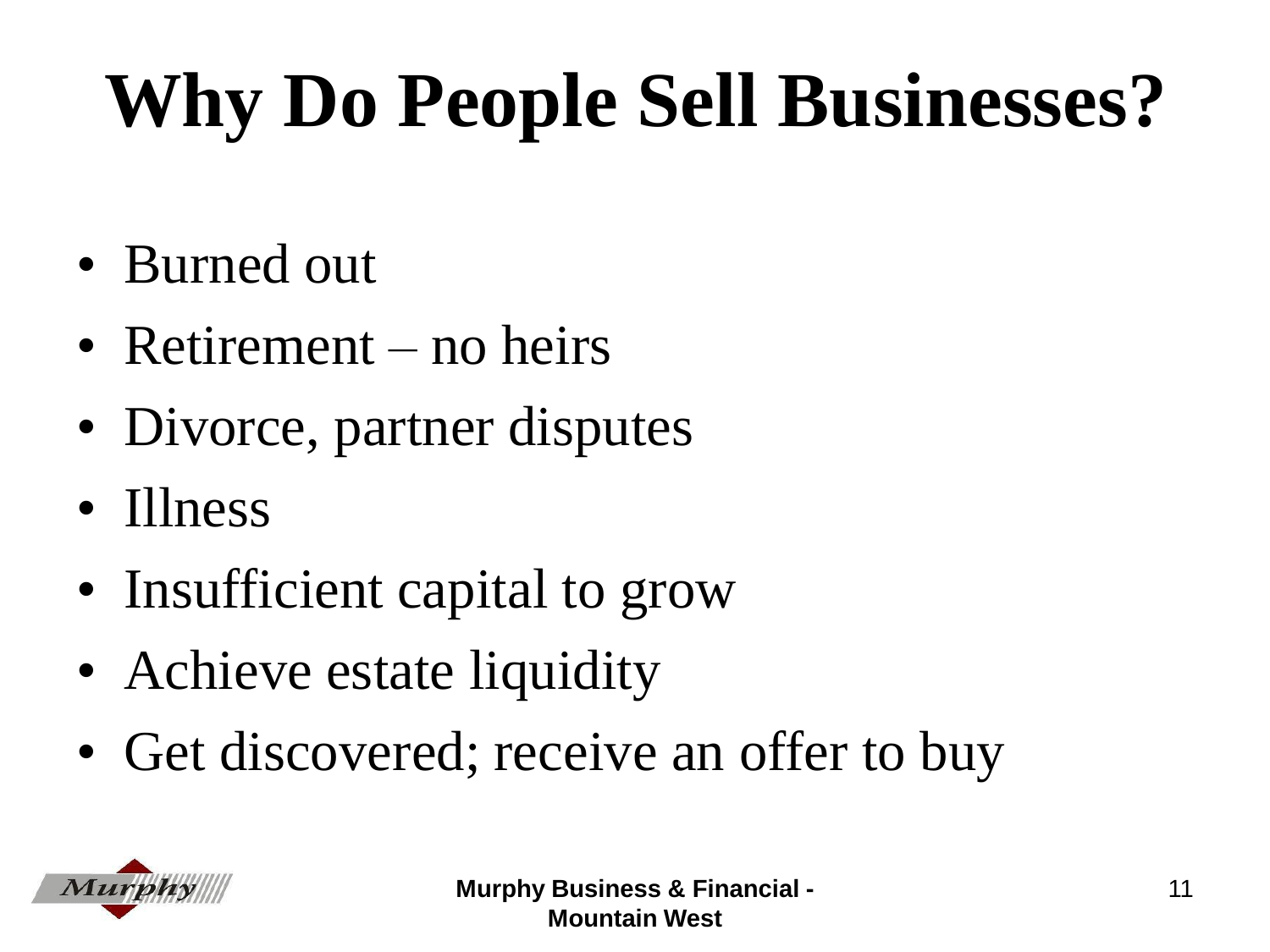#### **U. S. Small Business Market**

| <b>Category</b>                     | <b>Total</b><br><b>Employees</b> | <b>Revenues</b>      | % of Total<br><b>Businesses</b> |
|-------------------------------------|----------------------------------|----------------------|---------------------------------|
| <b>General</b><br><b>Business</b>   | < 10                             | $<$ 750 $K$          | 80                              |
| Larger<br><b>Business</b>           | $<$ 20                           | $750K - 2Mil$        | 10                              |
| <b>Mid Size</b><br><b>Company</b>   | $<$ 100                          | $2$ Mil $-$<br>30Mil | 9                               |
| <b>The Larger</b><br><b>Company</b> | >100                             | $>30$ Mil            |                                 |

Source: International Business Brokers Association, used with permission

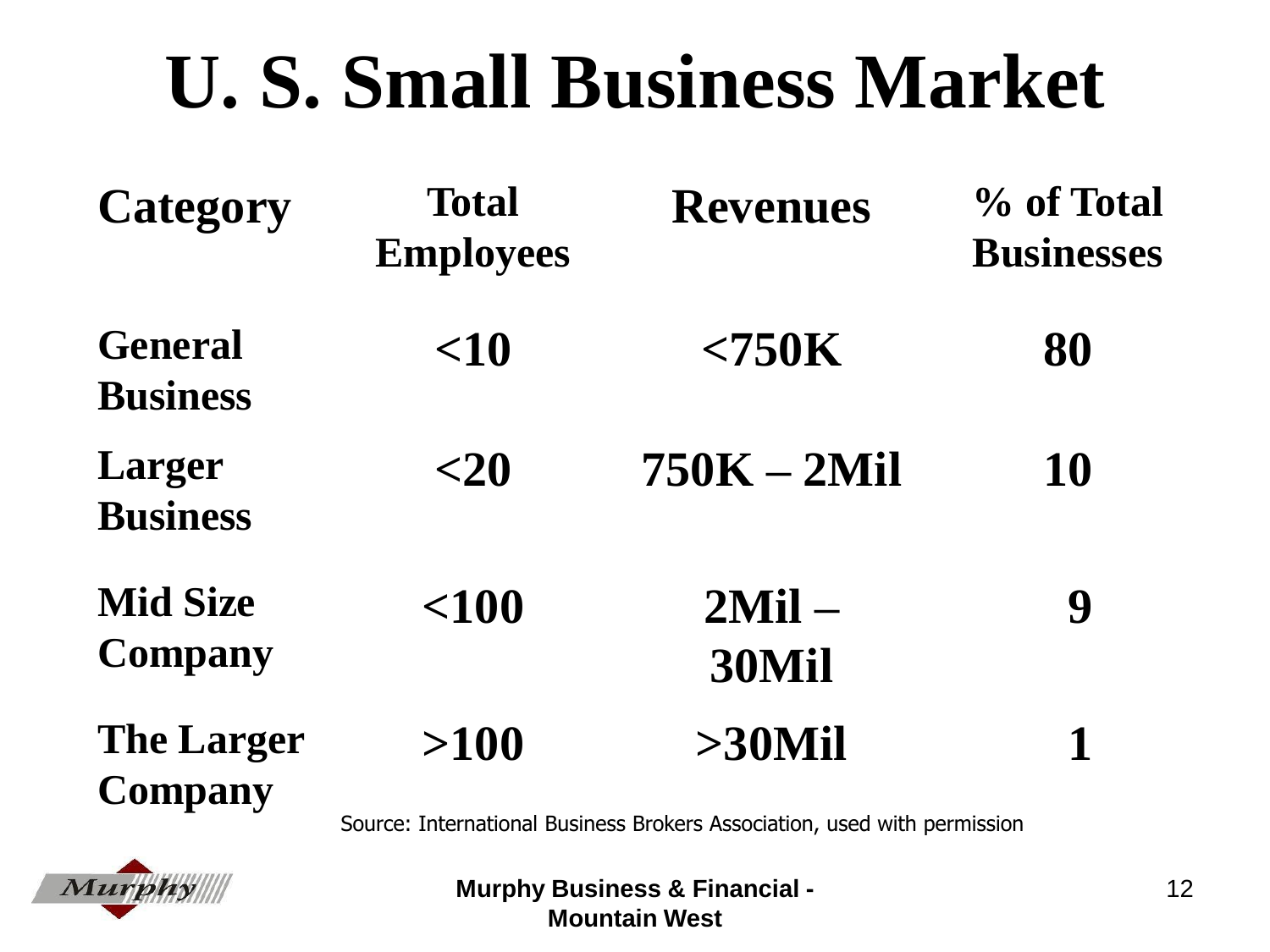#### **How Many Sell?**

| <b>Category</b>                             | <b>Revenues</b>                                                          | Number of<br><b>Businesses</b> | <b>Estimated #</b><br>for Sale |
|---------------------------------------------|--------------------------------------------------------------------------|--------------------------------|--------------------------------|
| <b>General</b><br><b>Business</b>           | $<$ \$750K                                                               | 4,320,000                      | 864,000                        |
| Larger<br><b>General</b><br><b>Business</b> | \$750K-\$2Mil                                                            | 594,000                        | 173,000                        |
| <b>Mid-Size</b><br><b>Company</b>           | <b>\$2Mil-\$30Mil</b>                                                    | 486,000                        | 73,000                         |
| <b>Larger</b><br>Company                    | $> $30$ Mil                                                              | 54,000                         | 8,000                          |
|                                             | Source: International Business Brokers Association, used with permission |                                |                                |

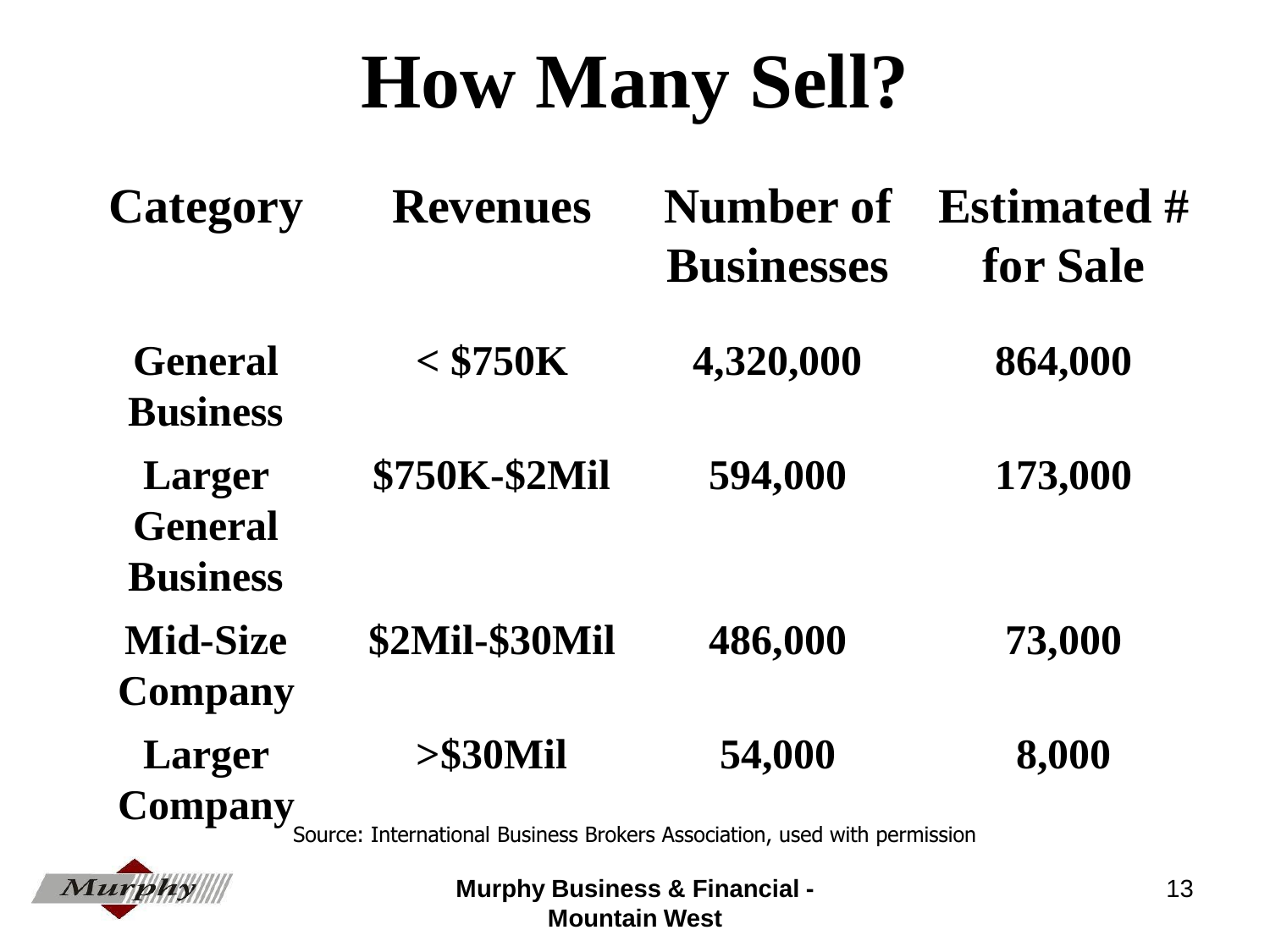#### **How Many Actually Sell?**

| <b>Category</b>                   | <b>Revenues</b>          | # of<br><b>Businesses</b>                                                | <b>Estimated</b><br># for Sale | <b>Actually</b><br><b>Sell</b> | $\frac{0}{0}$ |
|-----------------------------------|--------------------------|--------------------------------------------------------------------------|--------------------------------|--------------------------------|---------------|
| <b>General</b><br><b>Business</b> | $<$ \$750 $K$            | 4,320,000                                                                | 864,000                        | 157,000                        | 18            |
| Larger<br><b>Business</b>         | <b>\$750K-</b><br>\$2Mil | 594,000                                                                  | 173,000                        | 43,250                         | 25            |
| <b>Mid-Size</b><br><b>Company</b> | $$2$ Mil-<br>\$30Mil     | 486,000                                                                  | 73,000                         | 21,000                         | 29            |
| <b>Larger</b><br>Company          | $> $30$ Mil              | 54,000                                                                   | 8,000                          | 2,500                          | 31            |
|                                   |                          | Source: International Business Brokers Association, used with permission |                                |                                |               |

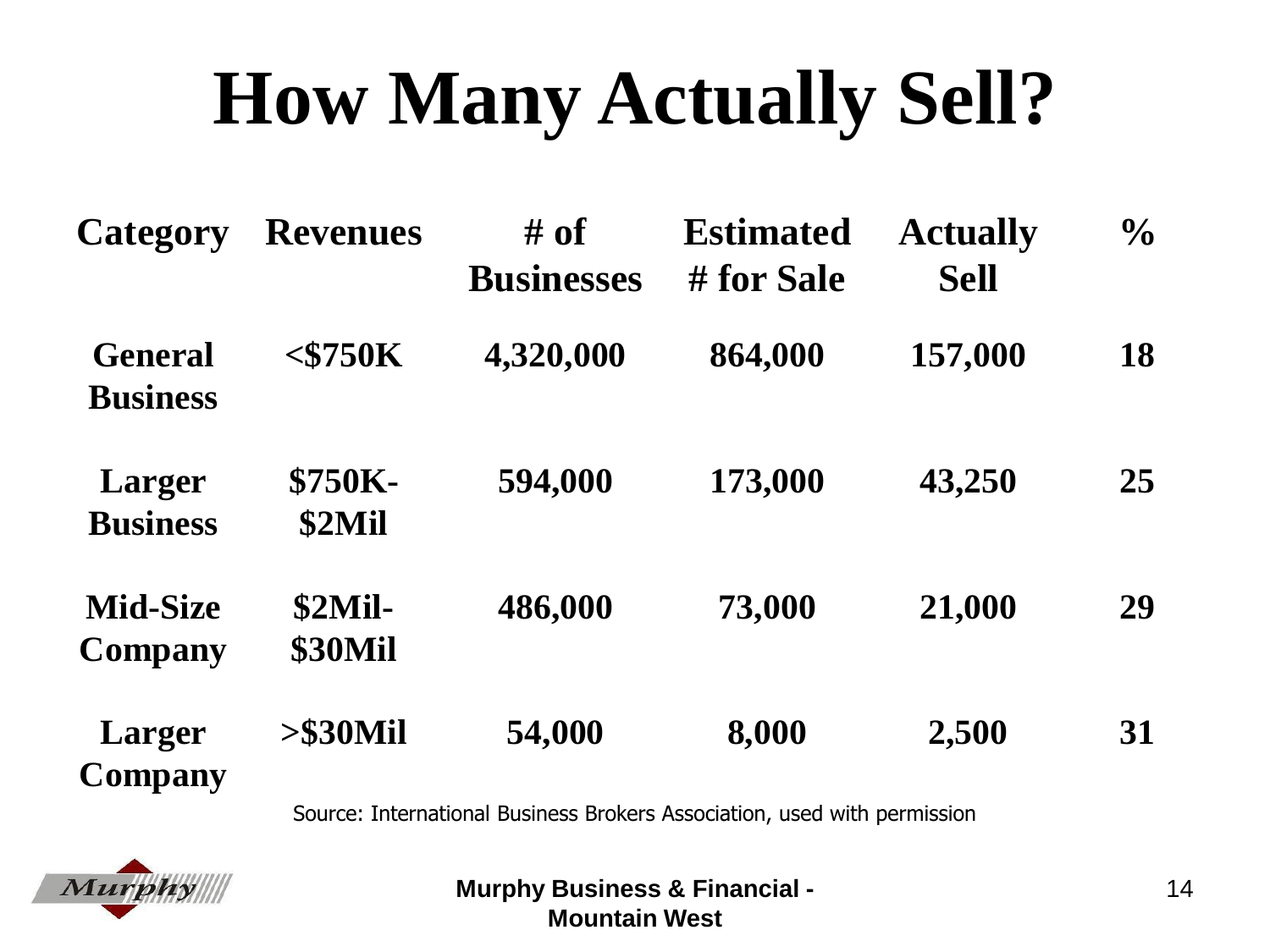#### **Why Don't More Small Businesses Sell?**

#### Unfortunately, most don't follow a proven process to manage a successful transaction

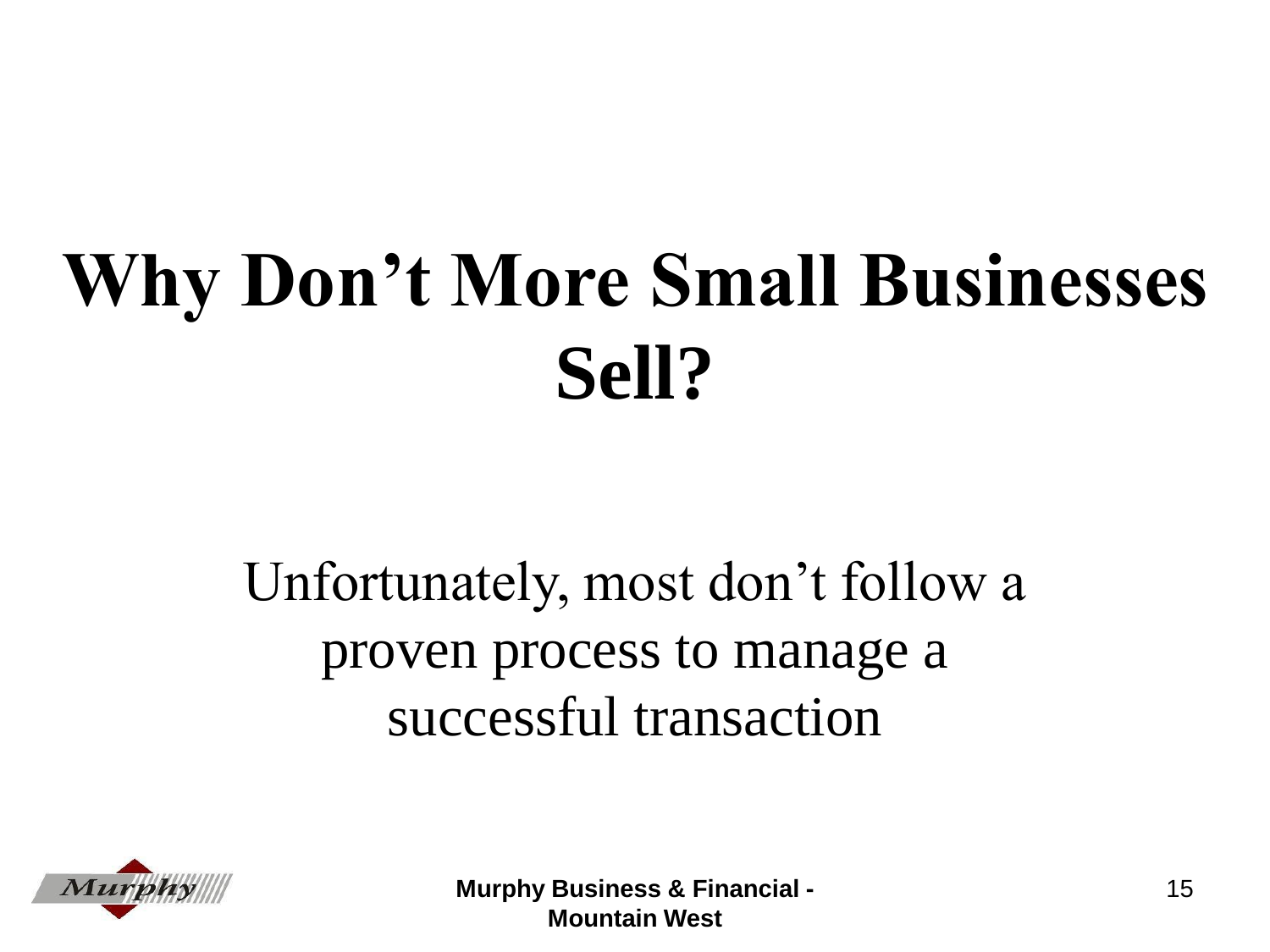#### **So, Let's Get Started Successfully Selling and Buying Private Businesses**

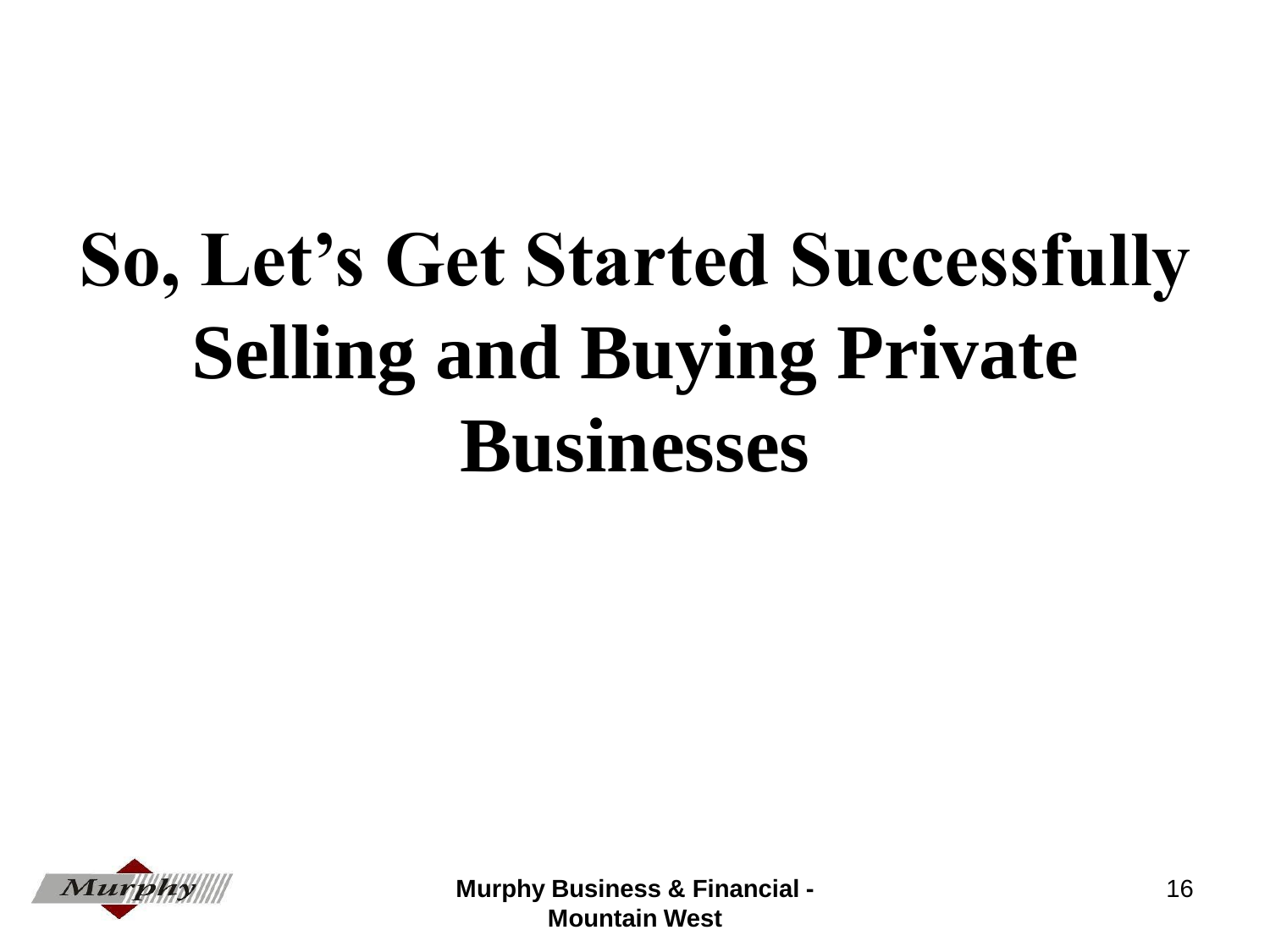#### Transaction Exercise **--** You are asked to advise a friend on **buying** or **selling** a business

– **WHAT** are the five (5) key factors you would be most concerned to know about the company?

#### AND

– **WHY** do you see these as key to making a good buy/sell decision?

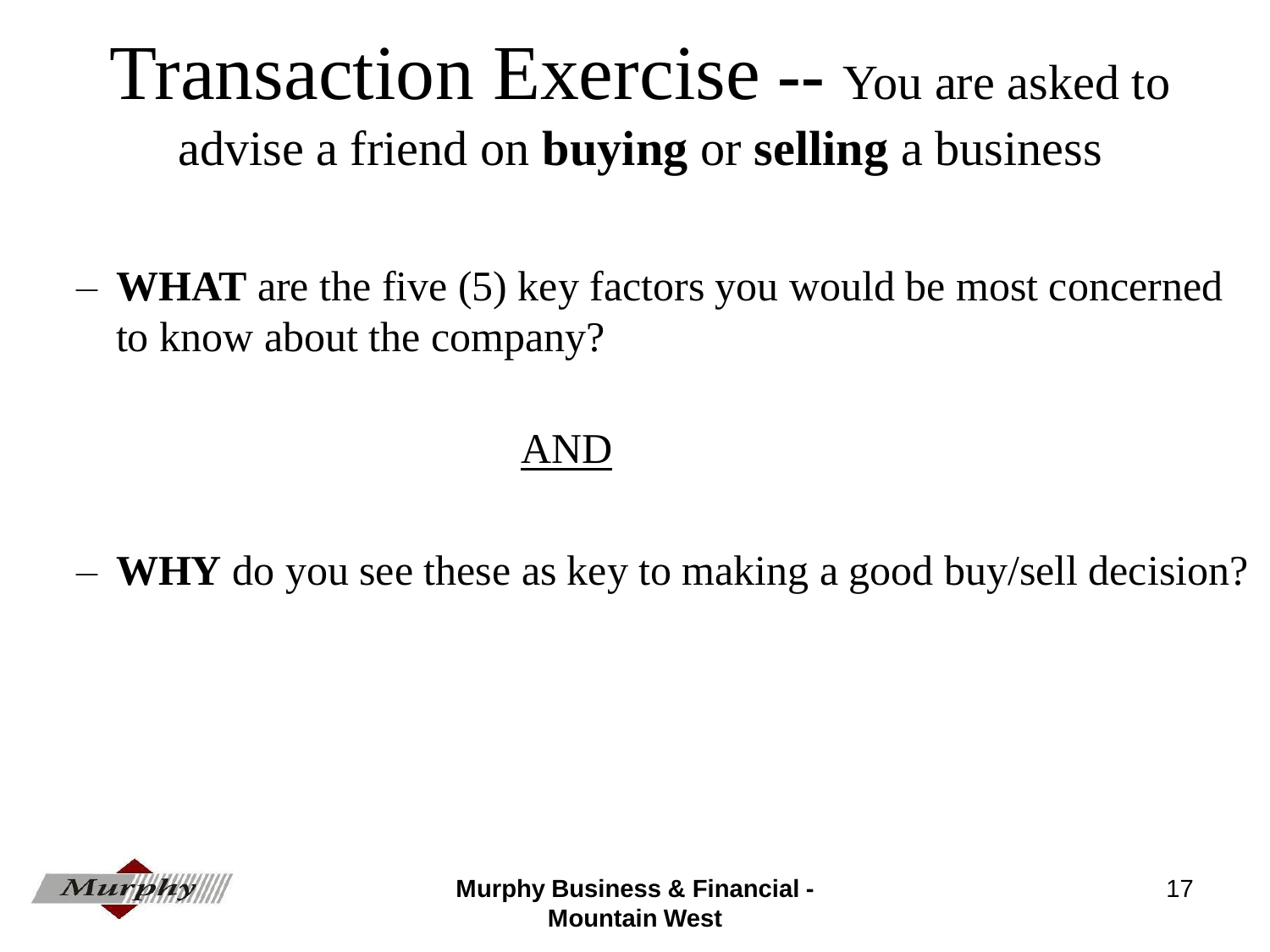#### **Why Follow a Process?**

A proven, successful process:

- Reduces risk
- Increases likelihood of closing
- Makes business more "bankable"
- Increases the business's VALUE to the ownership (selling and buying)

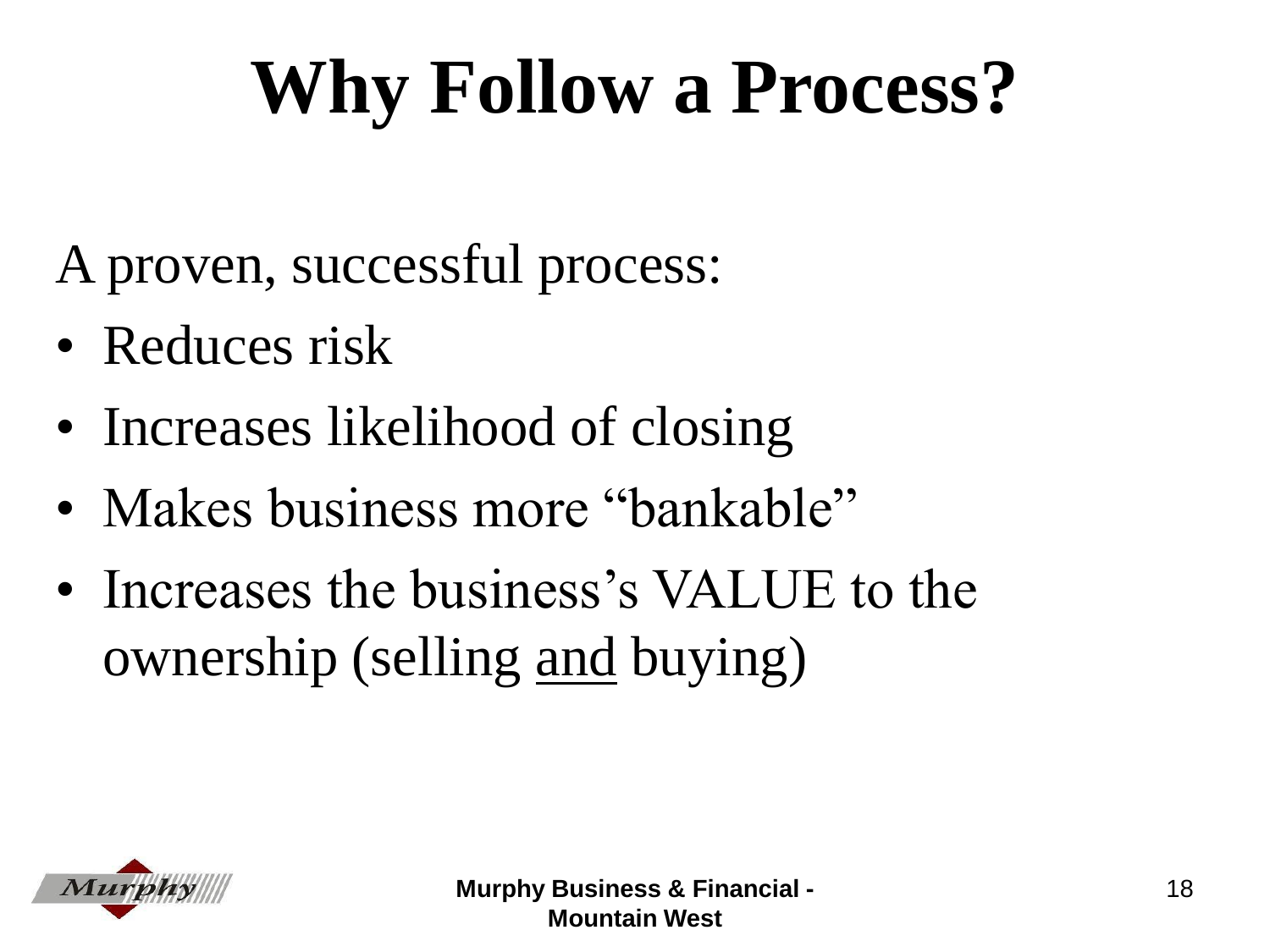#### **The Optimal Business Transfer Process**

- Preparation for sale or purchase – Know thyself and thy needs
- Valuation of the business
	- The right information is needed for a successful transaction
- Confidential Marketing Plan and Search
	- Unlocking the best transaction at the right value
	- Prepare the Offering Package

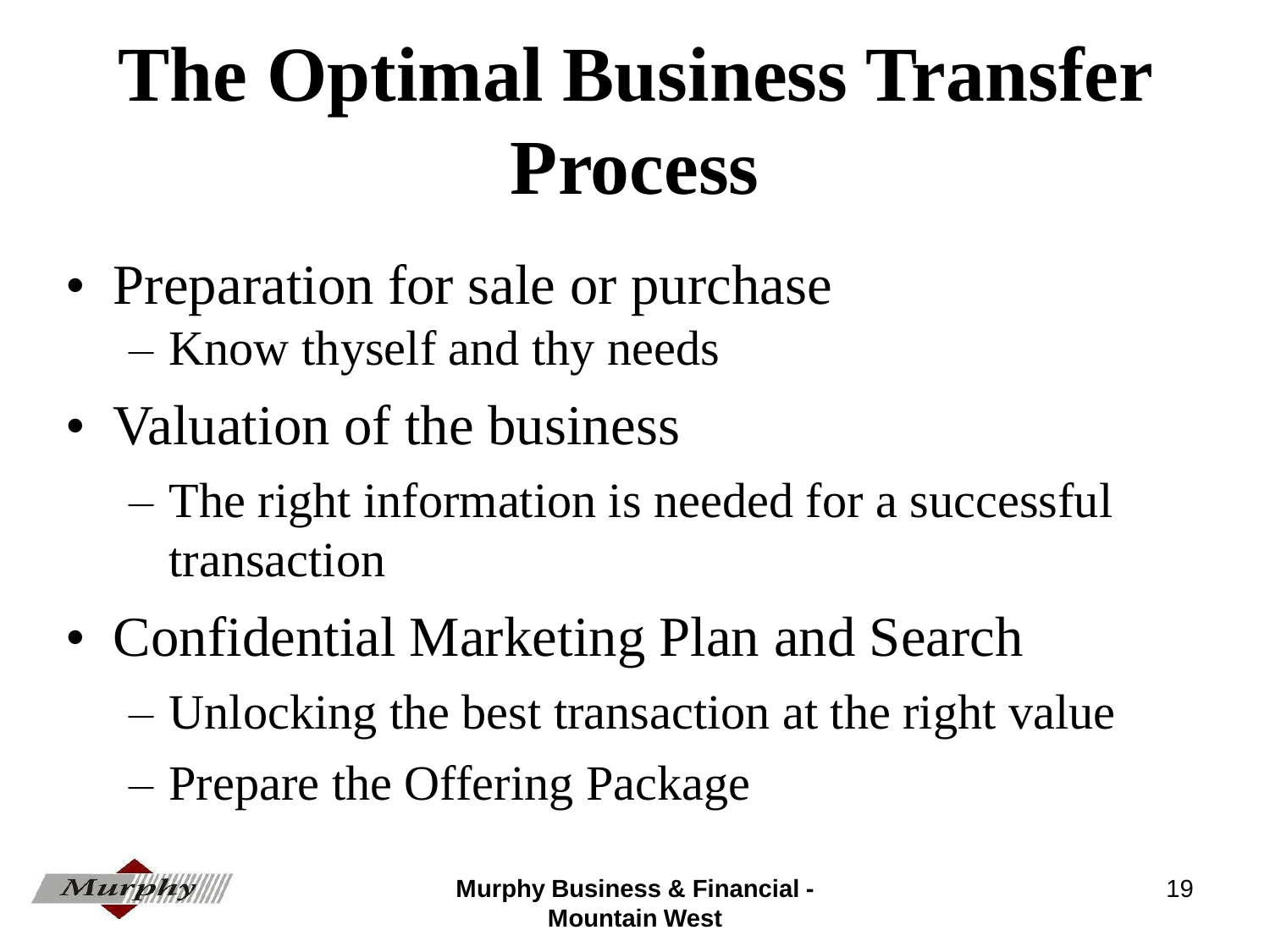#### **The Optimal Business Transfer Process**

- Due Diligence
	- Confirming what is said
	- Cost-effectively and on schedule
- Purchase Negotiations
	- Starting them, keeping them going AND finishing them on schedule
- Financing and Funding
	- Getting ALL the money necessary for success
- Closing and Transfer Finishing the Job
	- Coordinating the law and tax work
	- Post closing matters

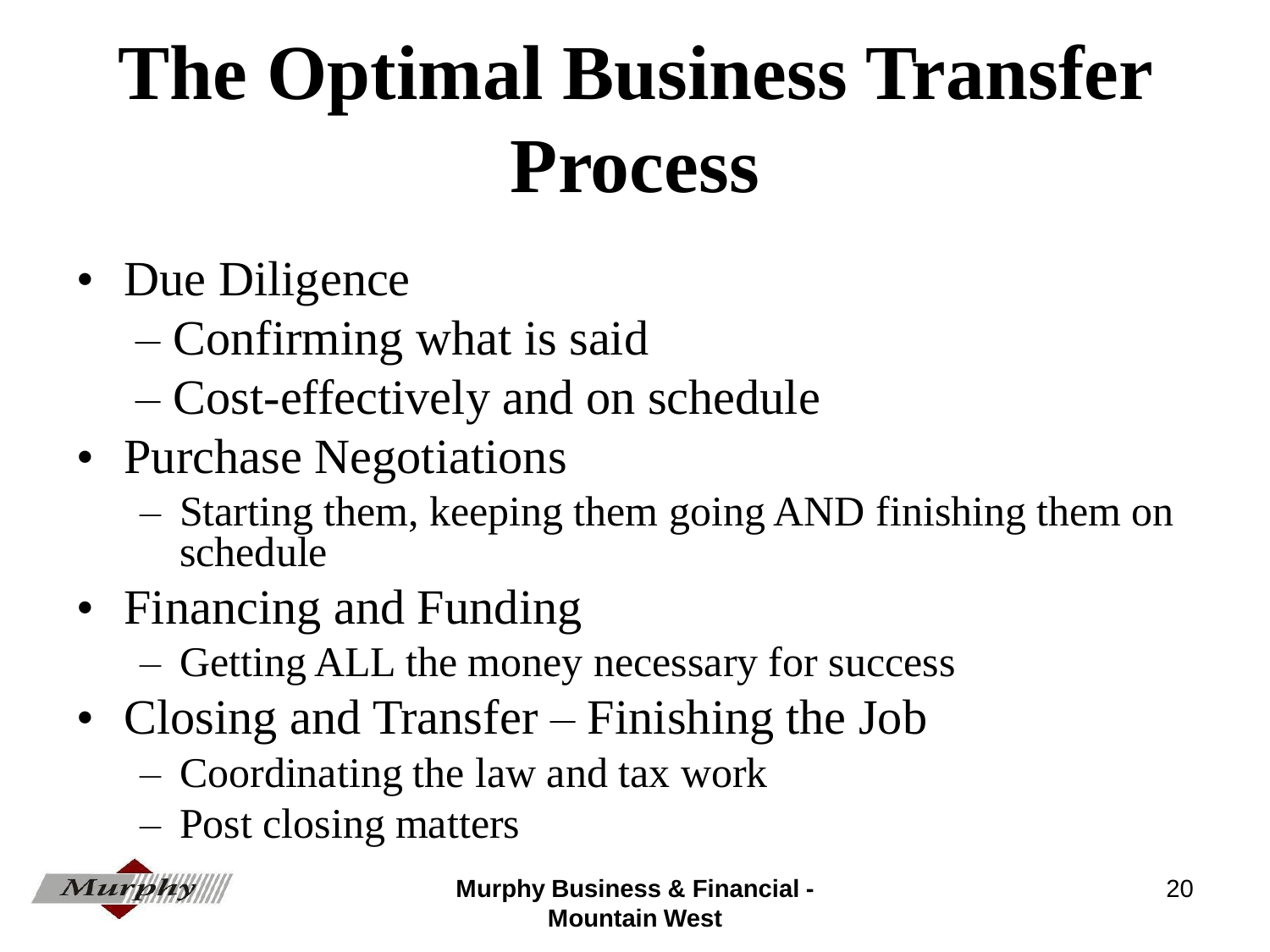#### **Process Solves Problems**

• Let's review your five most important concerns from Exercise 1

• When does the Optimal Business Transfer Process address these problems before final decisions are made?

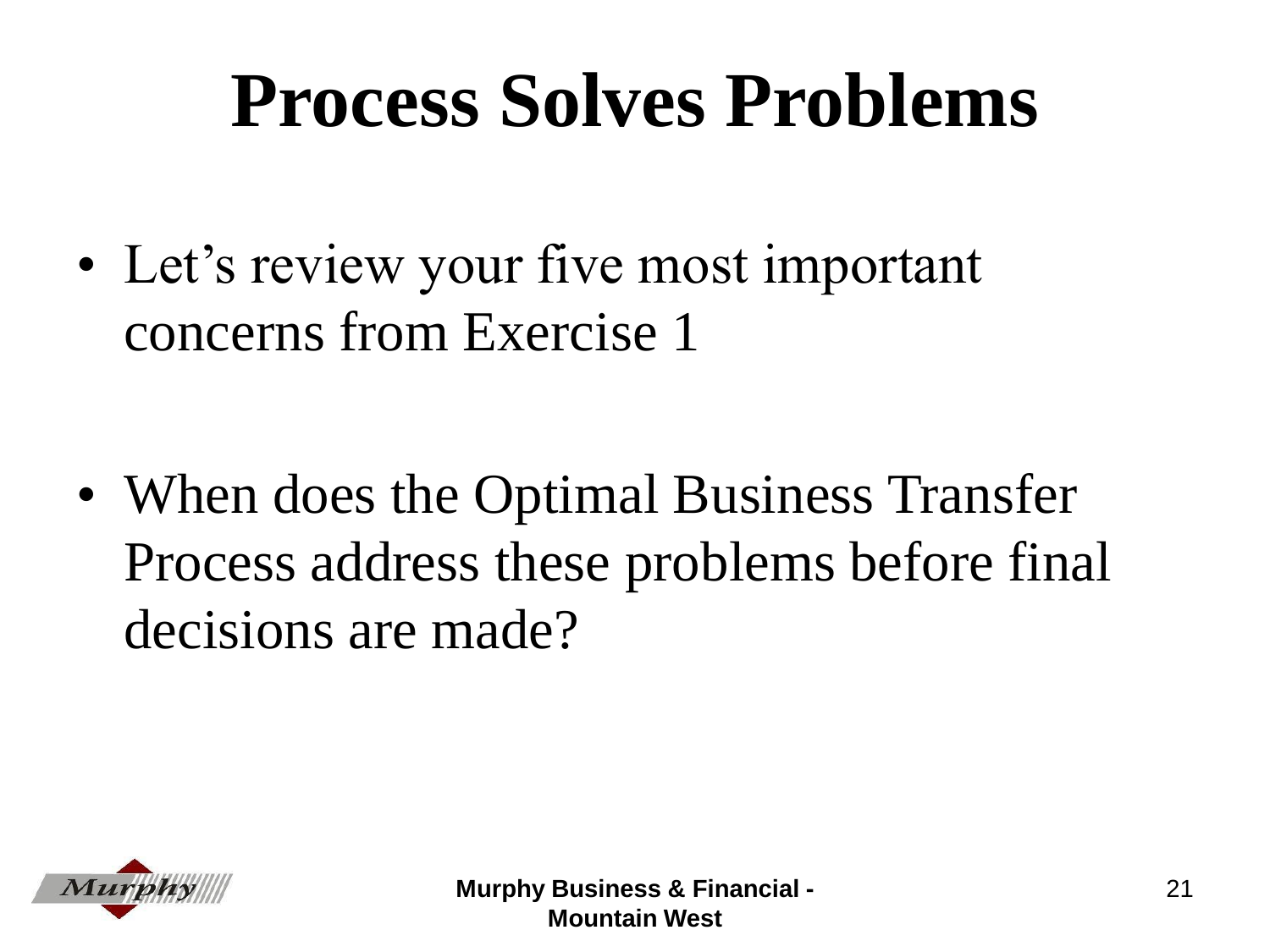#### **Let's Follow The Optimal Business Transfer Process**

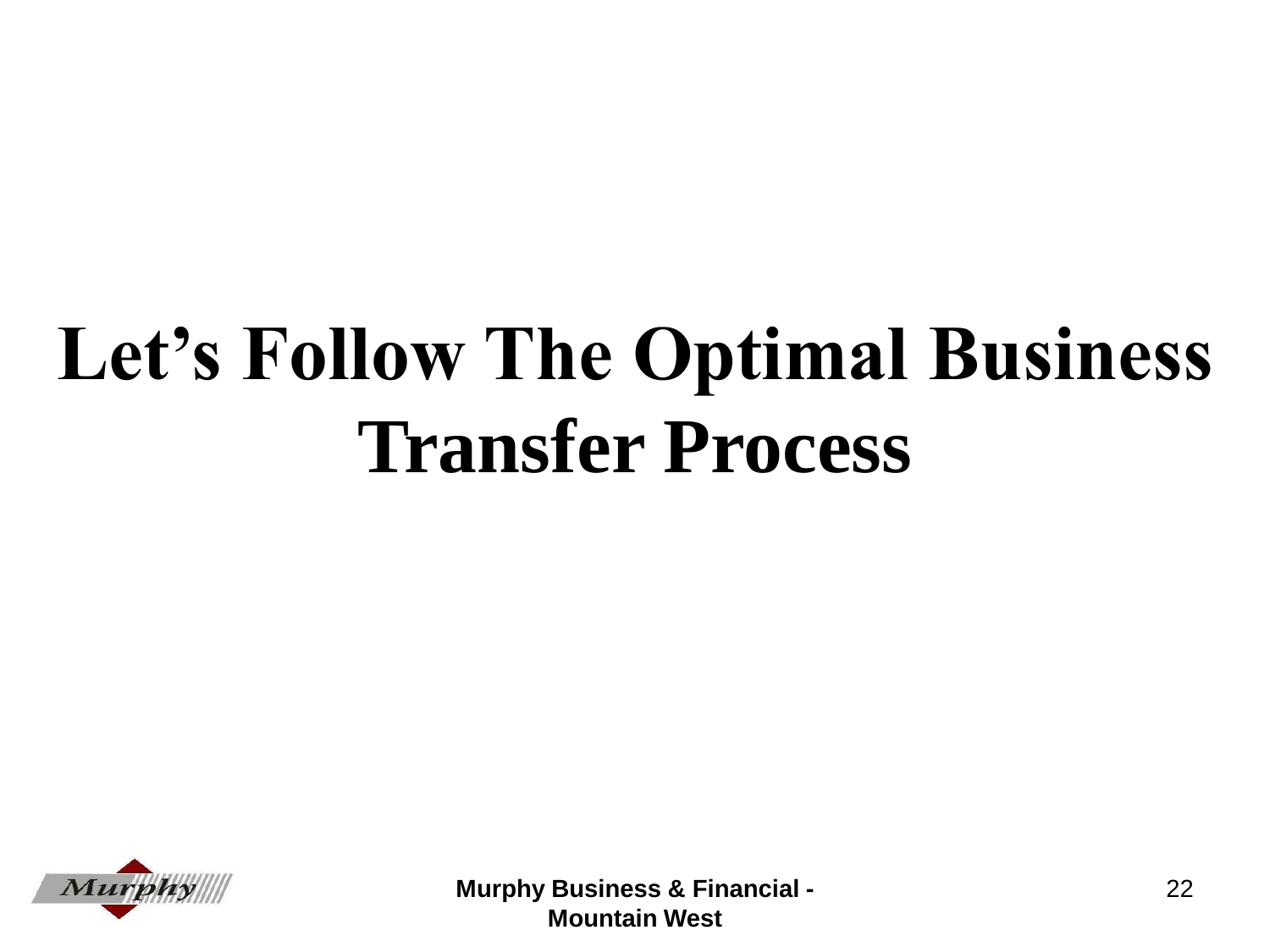#### **Preparation for Sale/Purchase**

- The National business market today
	- Owner-financing is a major driving force in U.S. business transactions
	- First timers (many career-changers) now represent 70% of the Nation's buyer market
- The "ante" is up for good business information
	- Buyers must know details of the business to buy and to get financing
	- Financial statement quality affects business value
	- Sellers expect to know the skills and resources of buyers

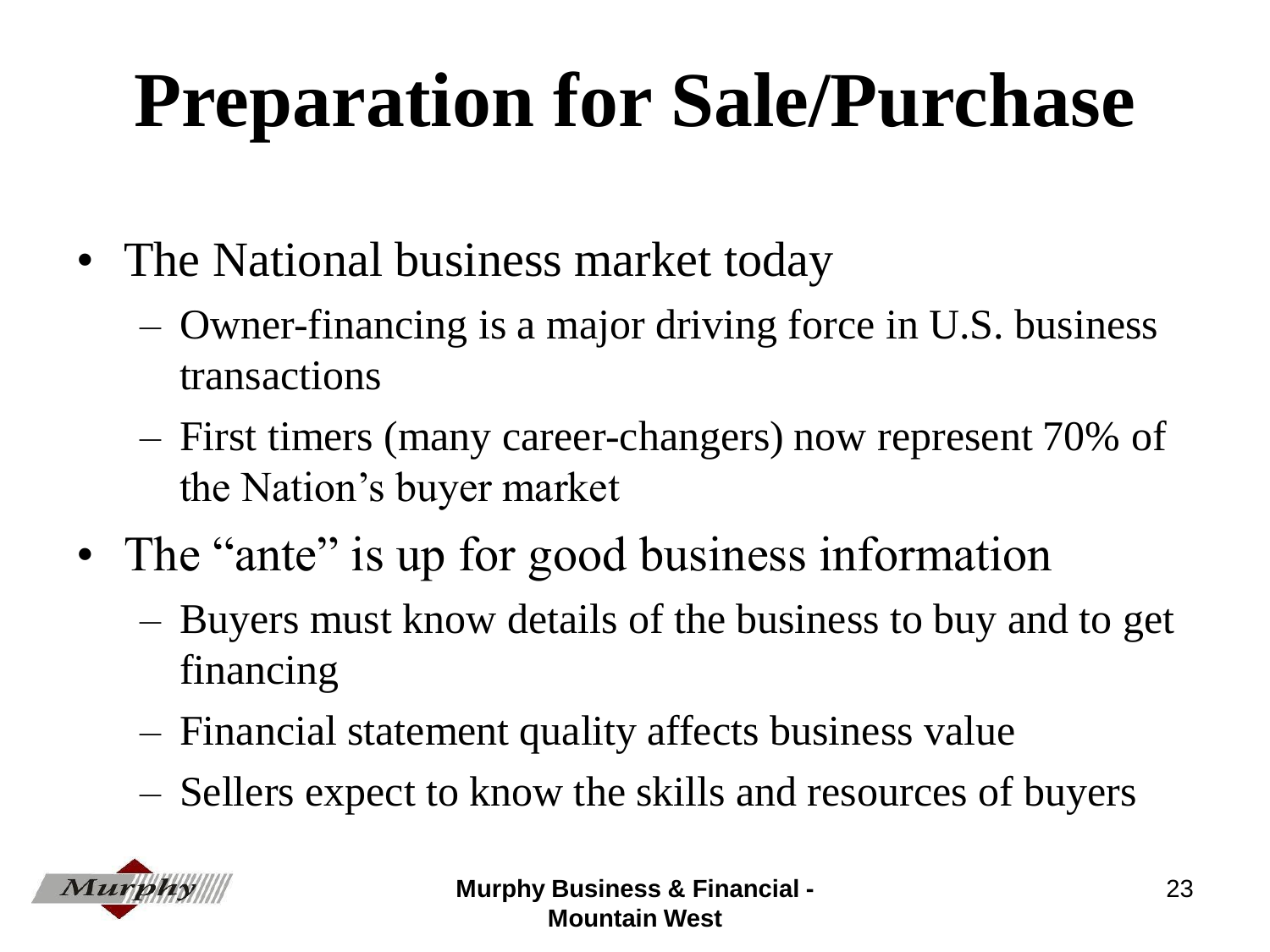#### **The Optimal Process -Preparation**

- Know thyself and your needs – What is important to you and what is not!
- Prepare a valuation of the business
	- "Fair market value" and appropriate price
		- Both must be present for a successful transaction

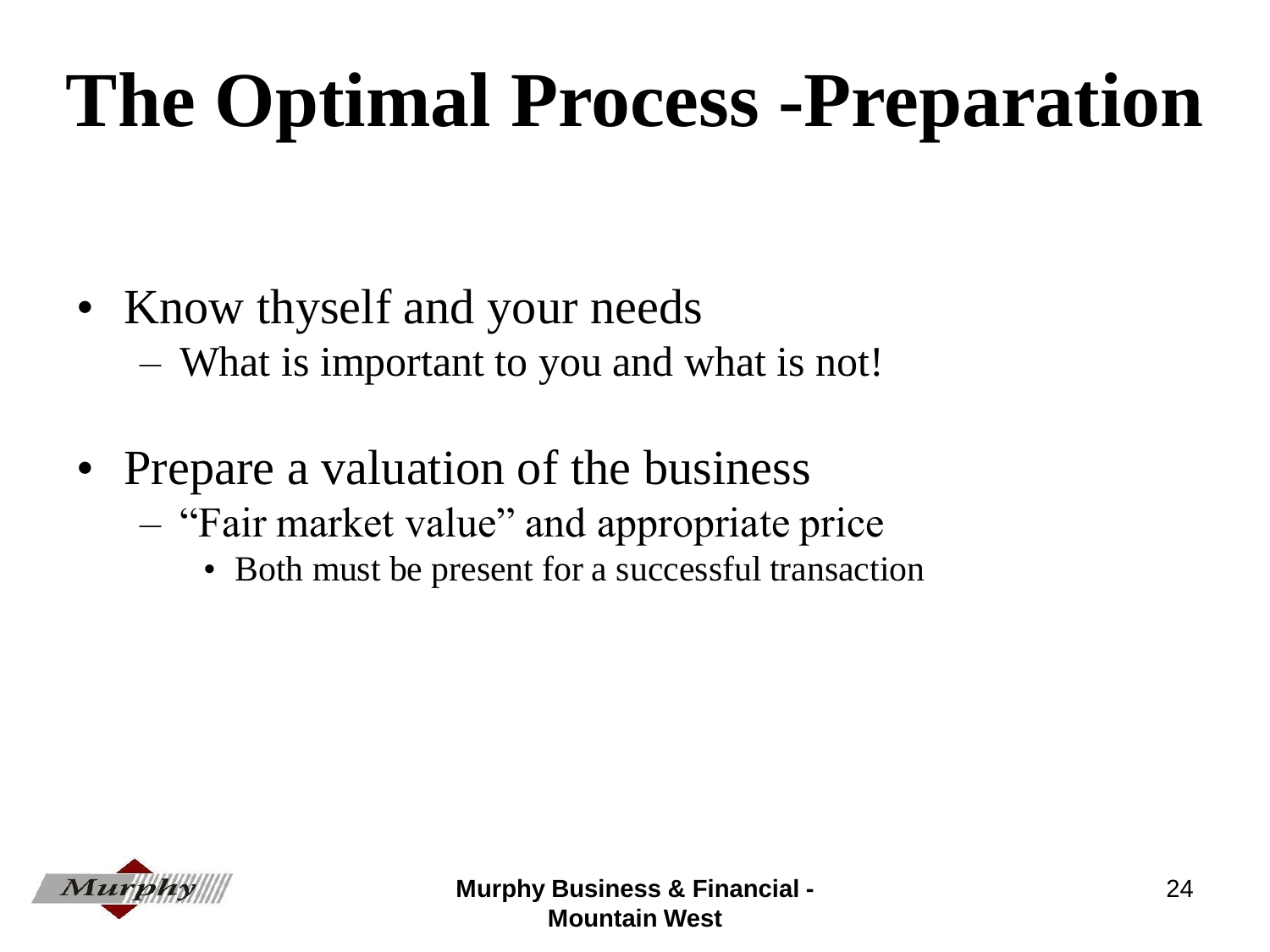#### **Valuation for Purposes of Sale**

- Most small businesses are sold on the strength of earnings -- not assets
- Today, the Market Method is the most effective way of valuing a small business
- Problem: How can you find out these values to maximize the price of your business?

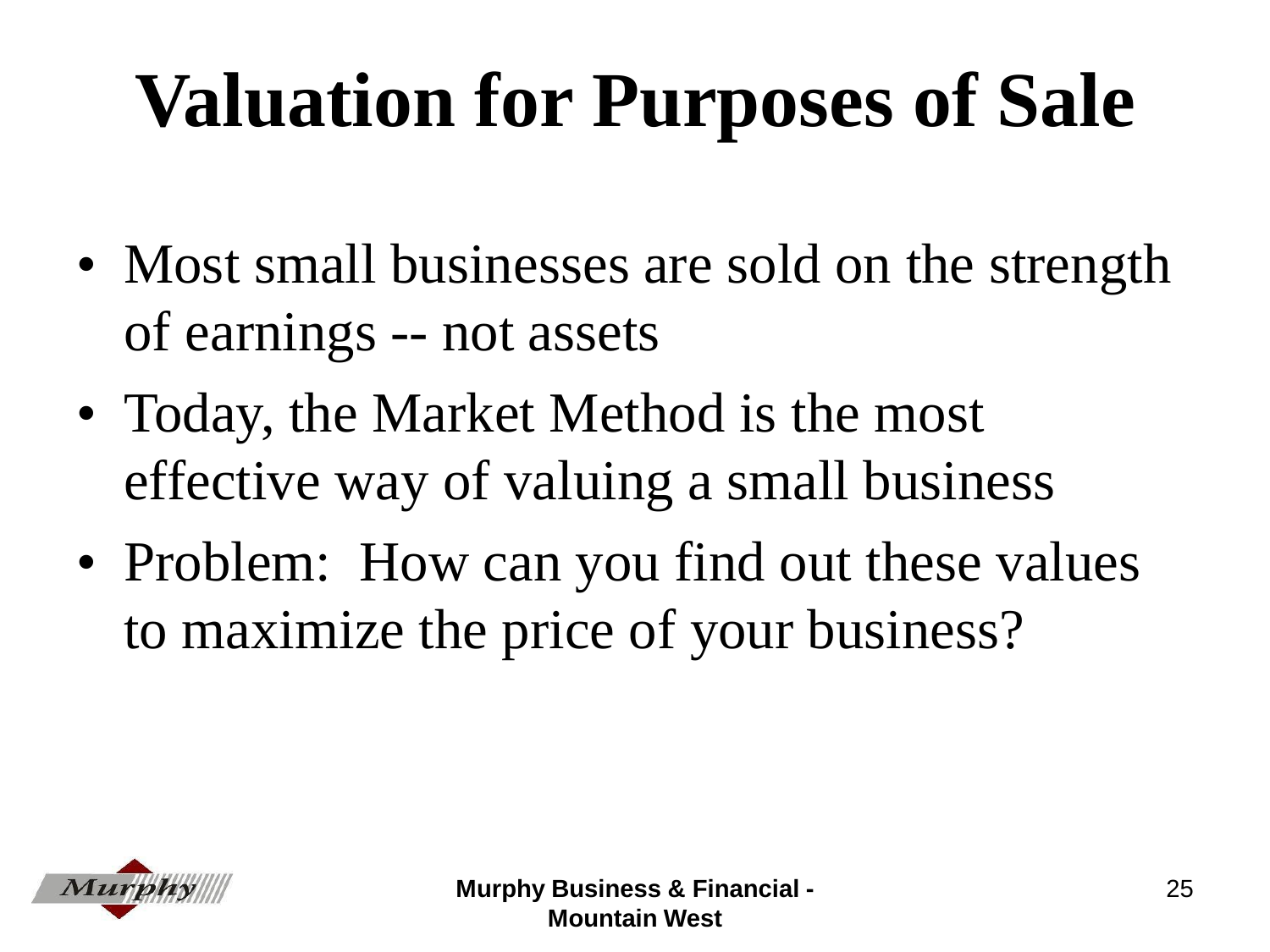#### **Using Easy Rules of Thumb**

| <b>Revenue</b>            | <b>Company A</b> | <b>Company B</b> |
|---------------------------|------------------|------------------|
| 2015                      | \$6,000,000      | \$18,000,000     |
| 2016                      | \$8,000,000      | \$15,000,000     |
| 2017                      | \$12,000,000     | \$12,000,000     |
| Debt                      | \$1,500,000      | \$7,000,000      |
| Equipment Age             | 35 yrs           | 20 yrs           |
| Owner's Comp.             | \$350,000        | \$100,000        |
| Owner's Vacation          | 6 Weeks          | None             |
| <b>Similar Customers,</b> | Industry,        | and Revenue      |
| Pretax Net Income=        | \$1,500,000      | \$1,500,000      |

#### **Do these two Companies Deserve Equal Market Value?**

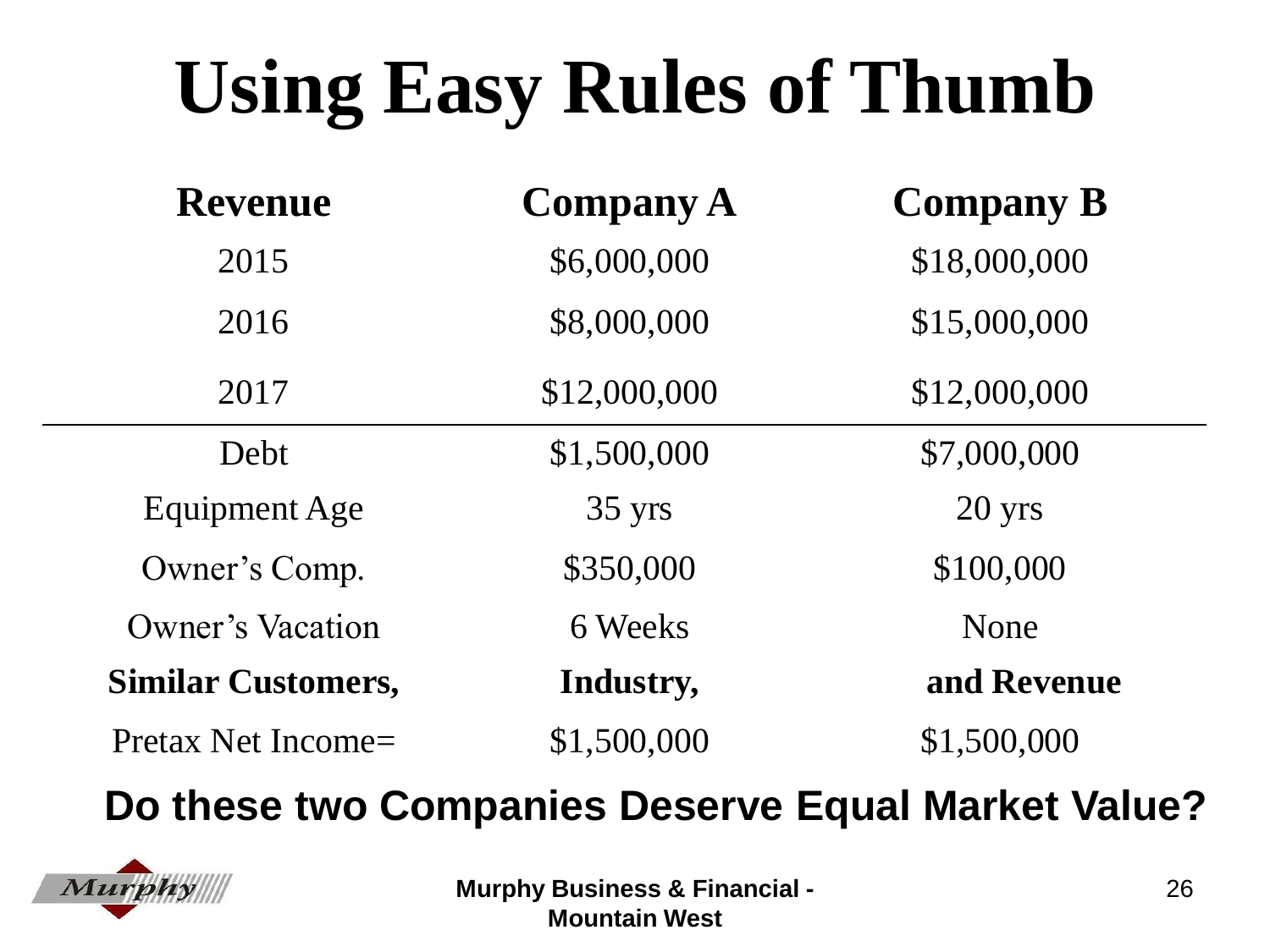#### **Valuation for Purposes of Sale**

- Most small businesses are sold on the strength of earnings -- not assets
- Today, the Market Method is the most effective way of valuing a small business
- Problem: How can you find out these values to maximize the price of your business?
- Solution: Good valuation knowledge of actual transactions better gauges value and supports negotiations

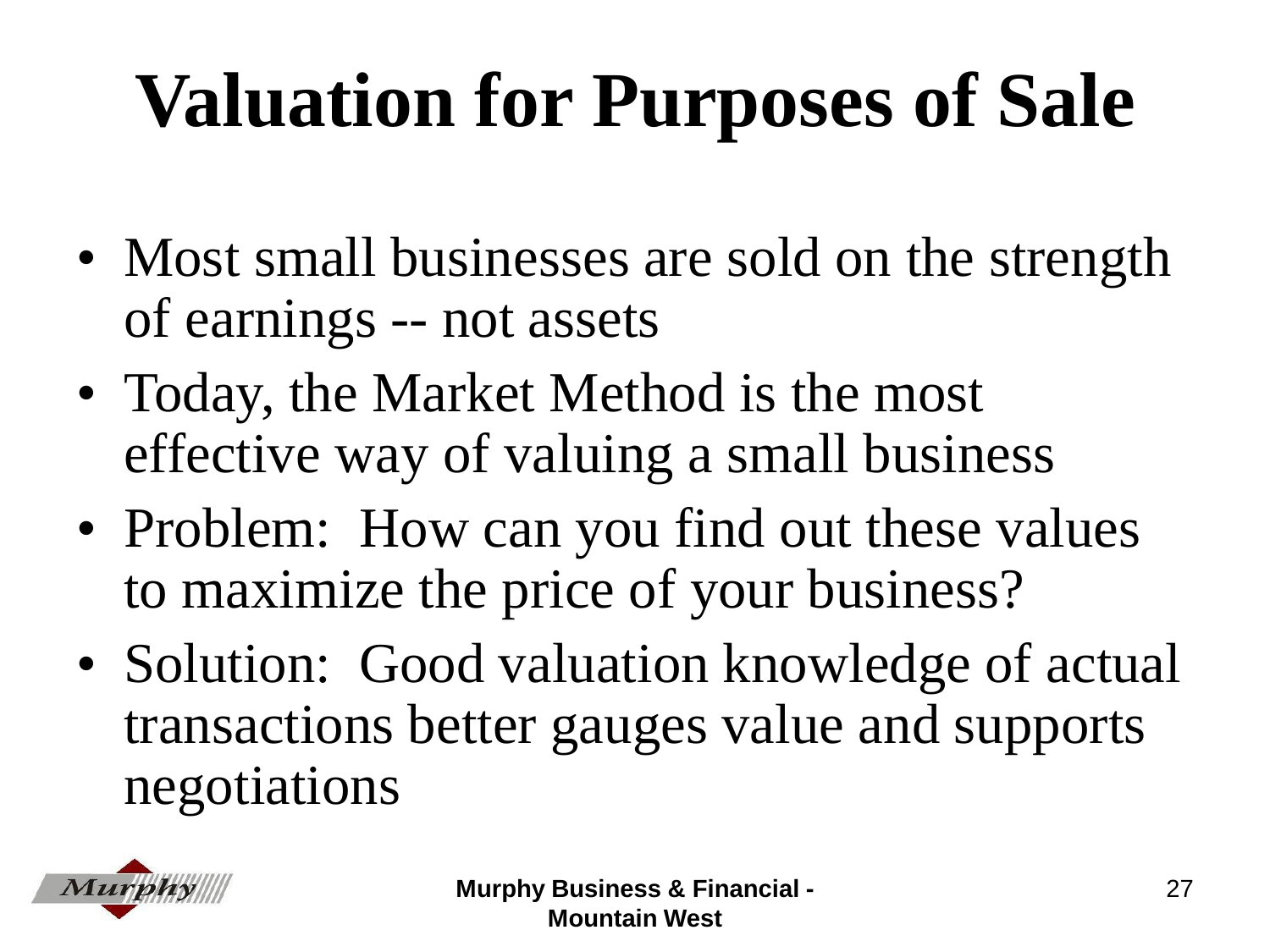#### **Confidential Marketing Plan**

- Create the Confidential Offering Memorandum
	- Key information in a typical business profile
		- The business and its history
		- Sales, expenses, and earnings of the business
		- Marketing strategy
		- Employee profile
		- Tangible and intangible assets
		- Facilities and location of business
		- Reason for sale
- Prepare a Market Plan uniquely suited to the business
	- The who, what, where, when, why and how to find top quality prospects

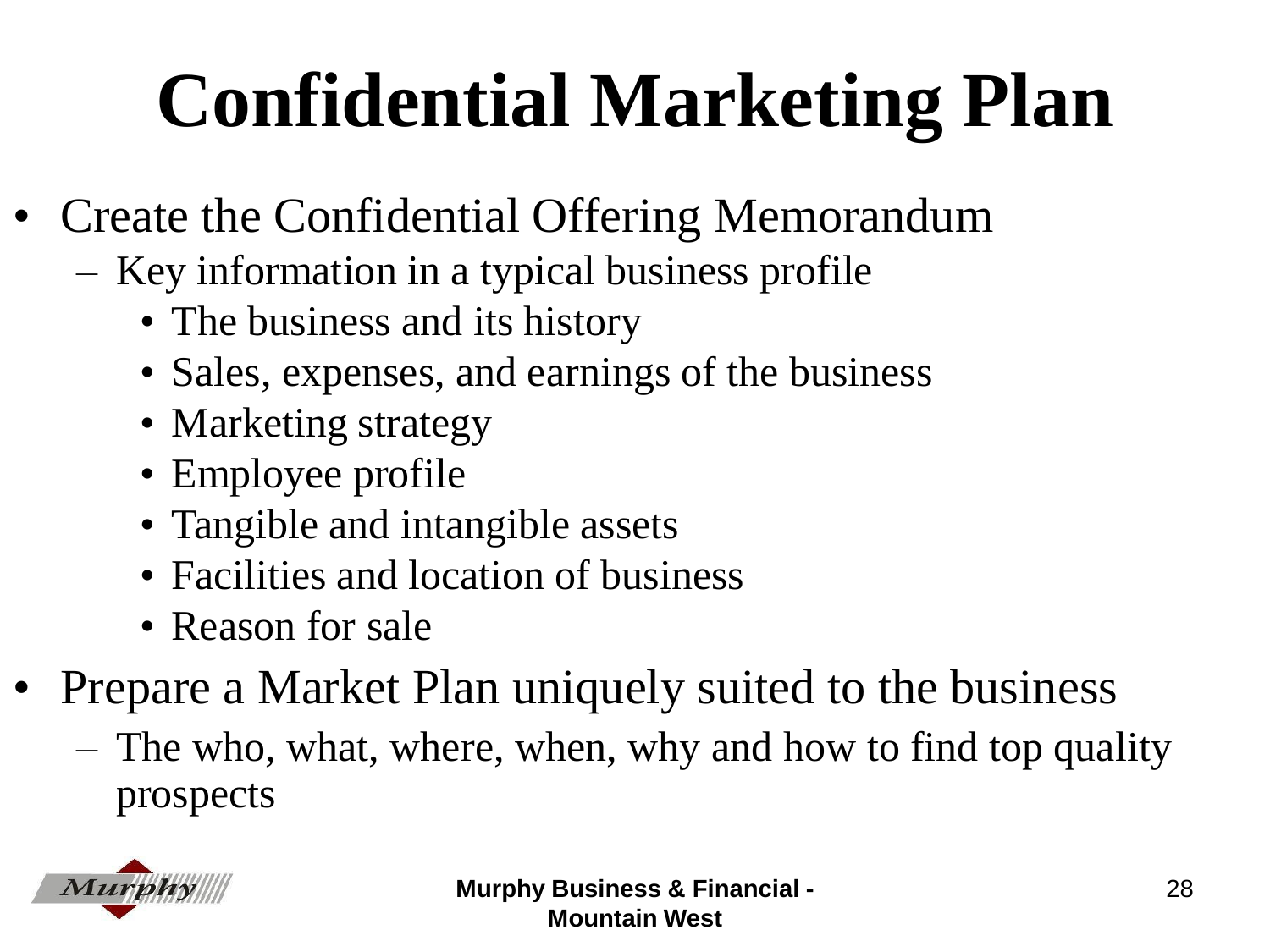#### **Confidential Search**

- Liquidity adds value
	- Local buyers are a small portion of the buyer pool
	- Buyers throughout the Nation must be screened
	- National search is particularly valuable
- Finding and keeping the best buyers add value
	- Managing "back-up buyers" while the primary buyer negotiates his/her best offer

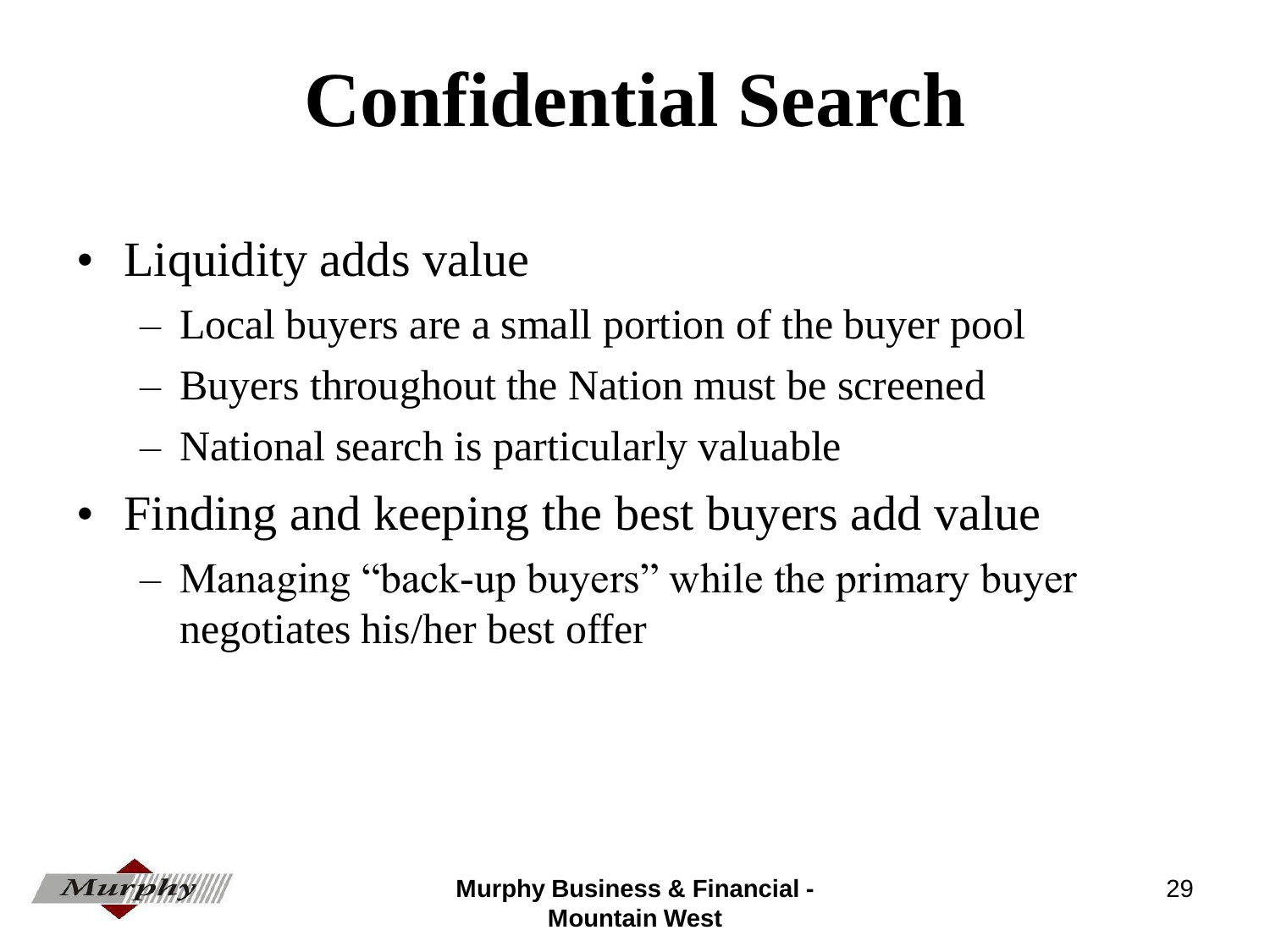#### **Who Buys Businesses?**

- Types of Buyers:
	- Individuals (employees, career changers, former executives)
	- Corporate (competitors, suppliers, customers)
	- Financial buyers (small, private buying groups)

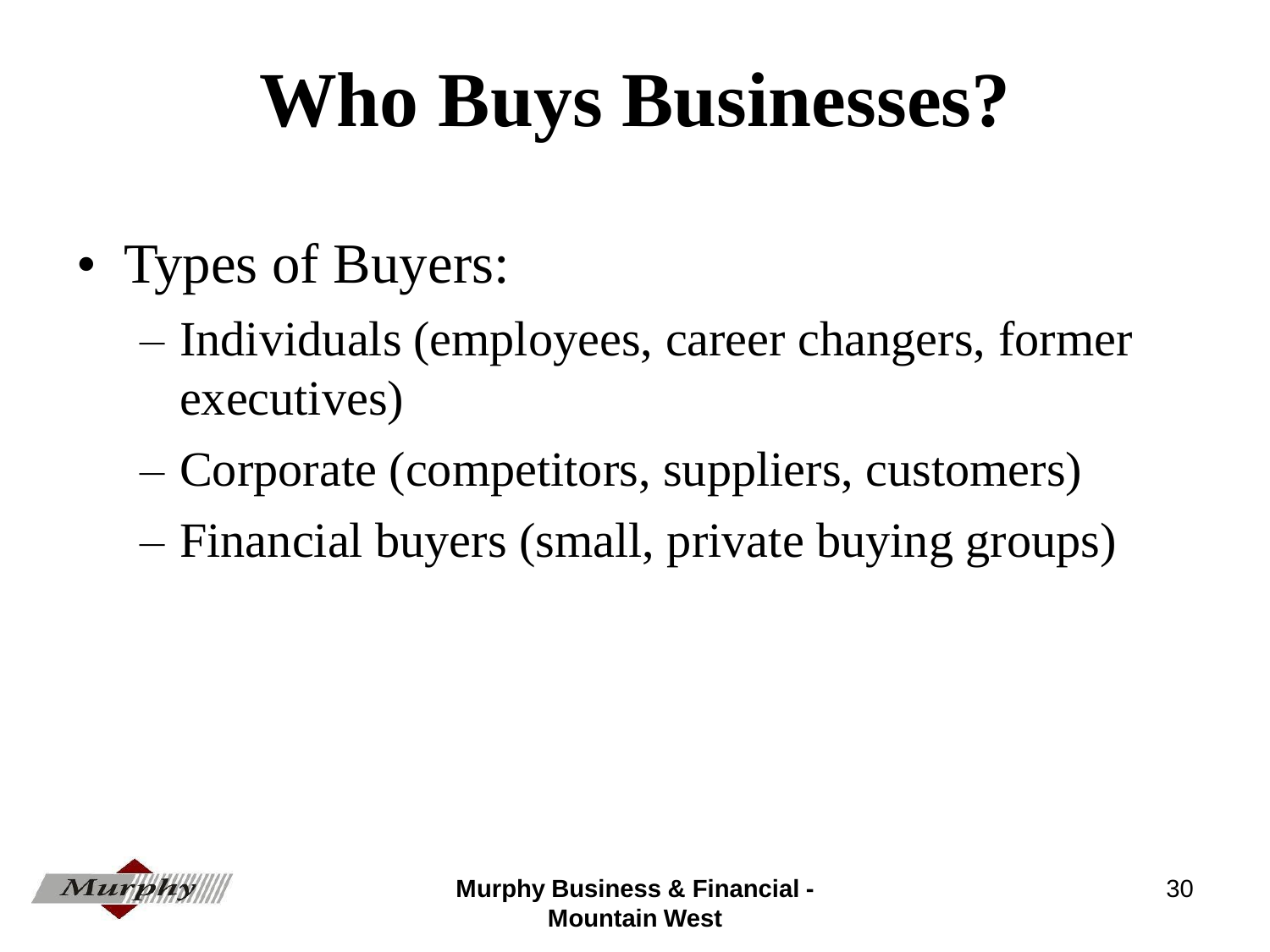#### **Finding Good Buyers**

- A network of experienced brokers and intermediaries throughout the Nation
- Contacts with affiliates and brokers throughout the U.S.
- Relationships with the best business advisors in the community
- Full-service brokerage firm's confidential databases of buyers and sellers

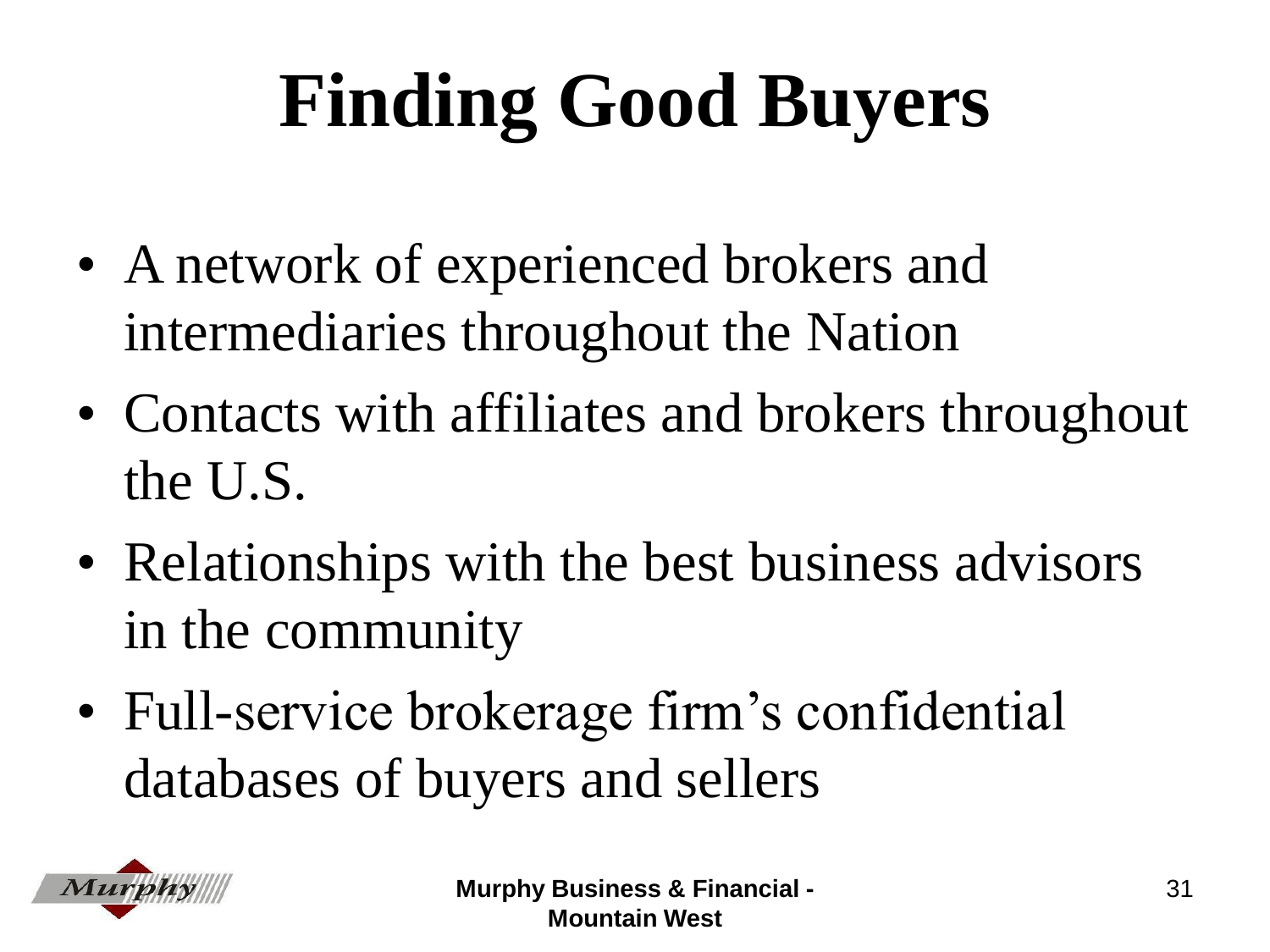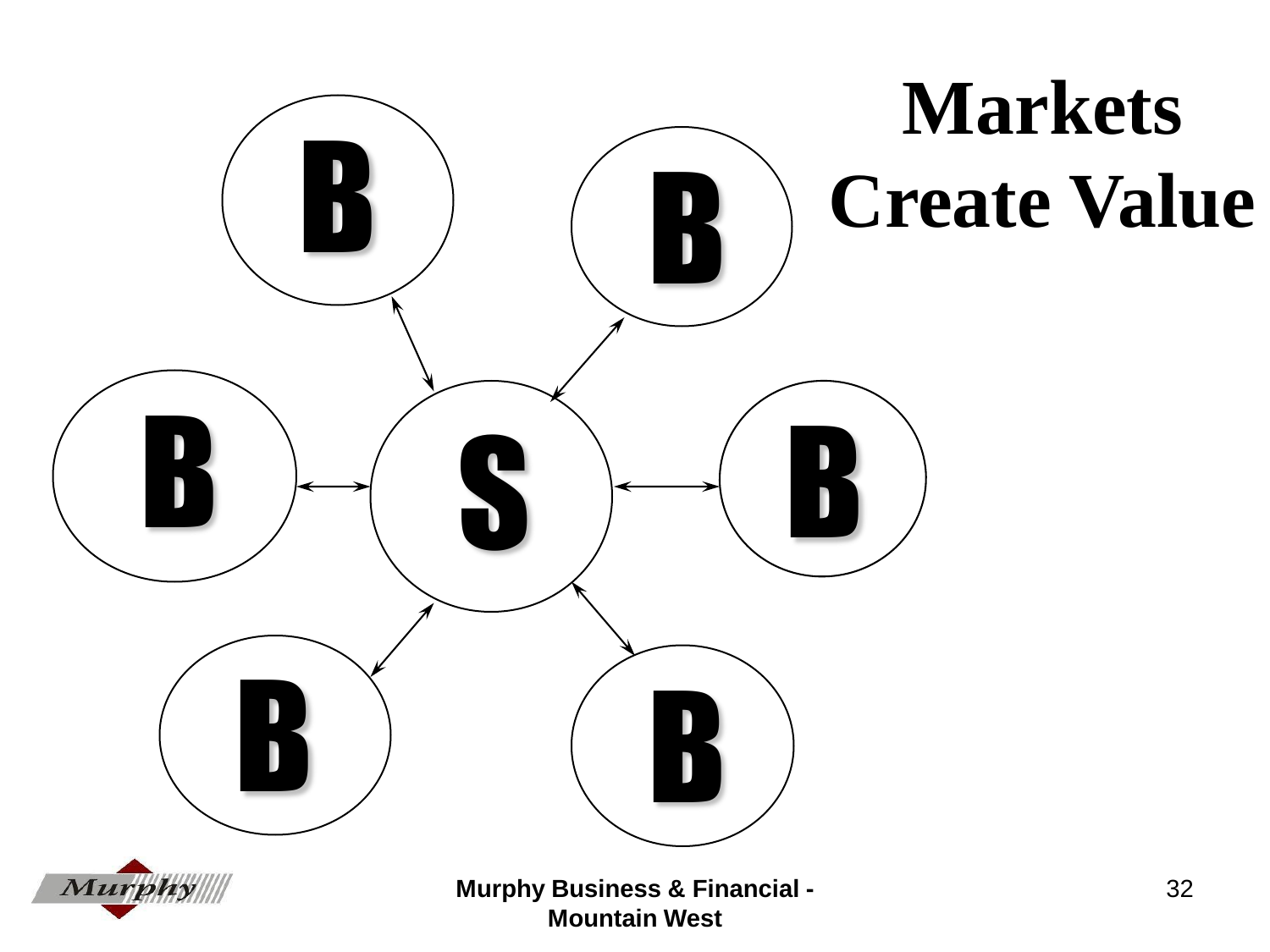#### **The Optimal Process Market Search Adds Value**





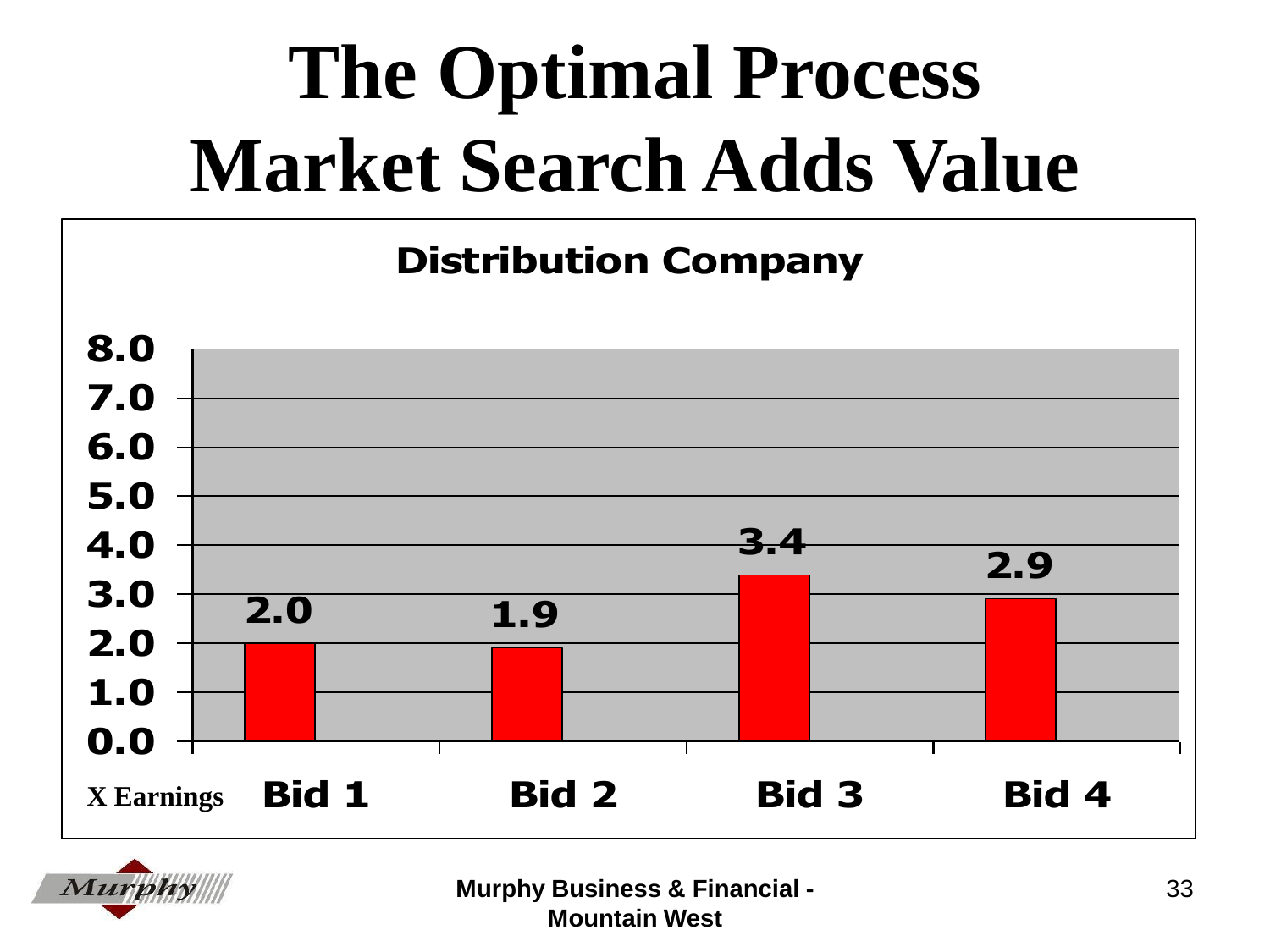#### **The Optimal Process Market Search Adds Value Service Business**



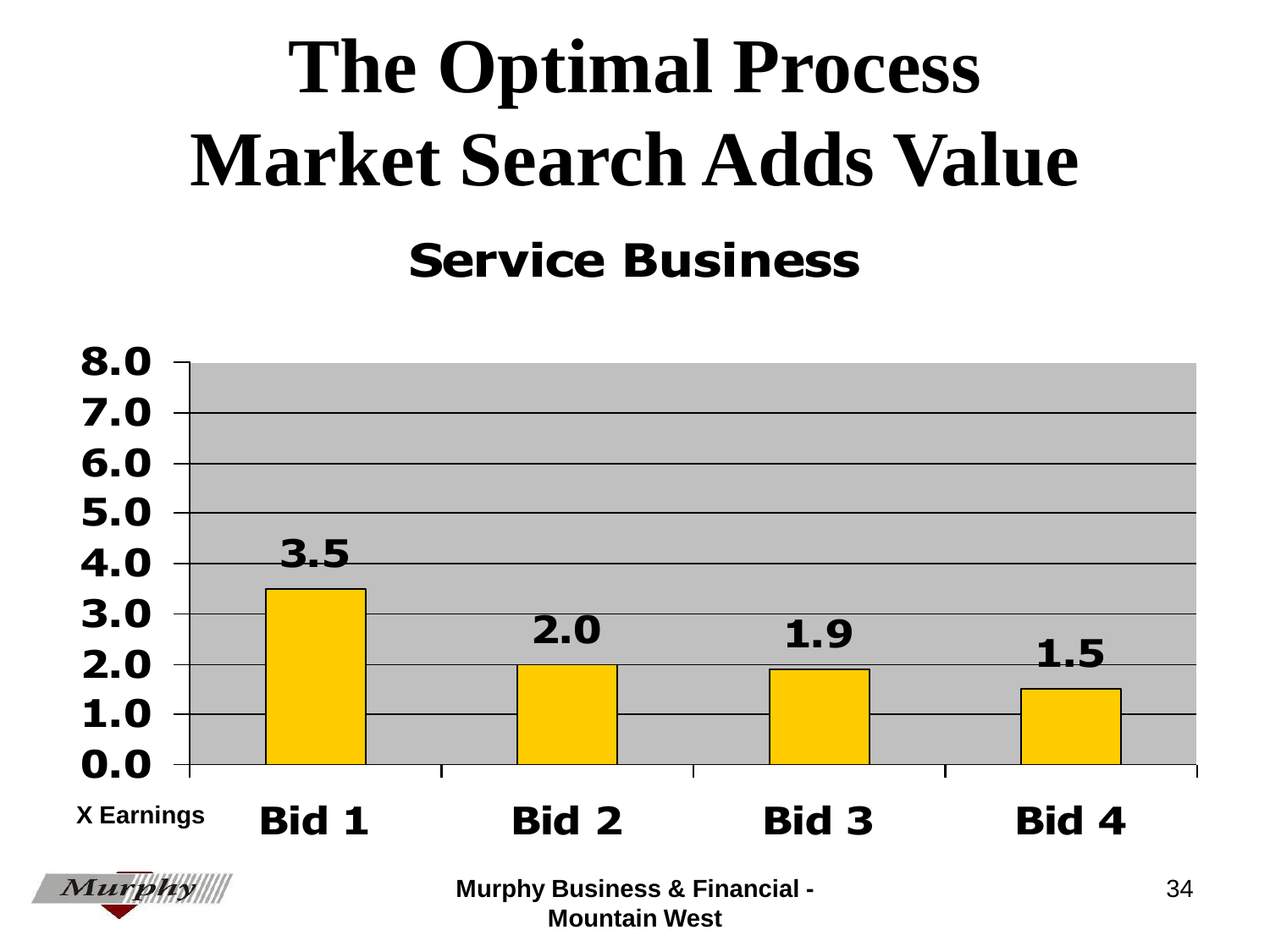## **The Optimal Process Market Search Adds Value**

#### **Manufacturer**



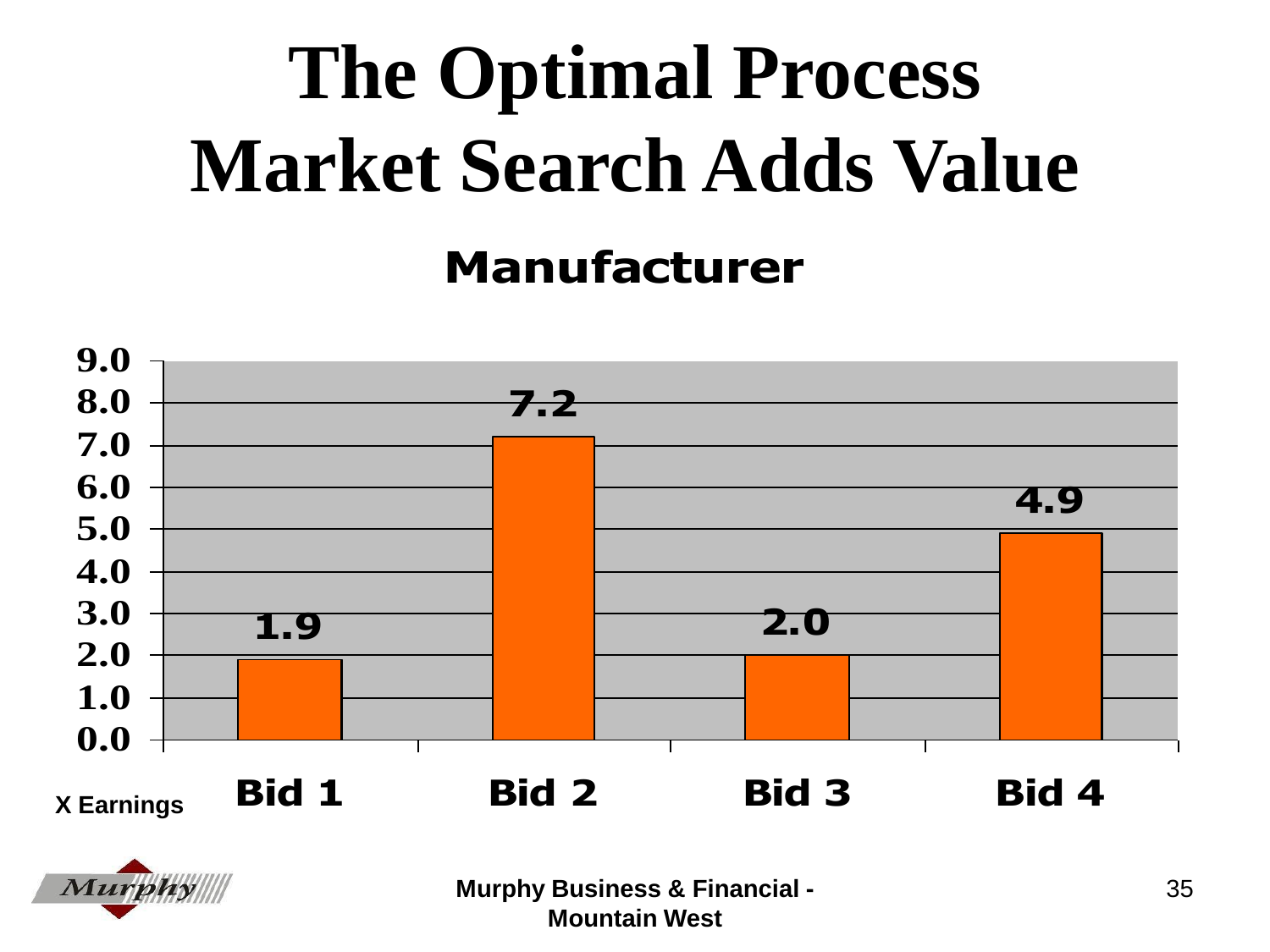## **The Optimal Process – Negotiating the Purchase Offer**

- Completeness of terms and conditions
- Timeliness to finish the transaction
- Confidentiality about the matter
- Clarity of terms to all concerned
- In short -- attention to the details

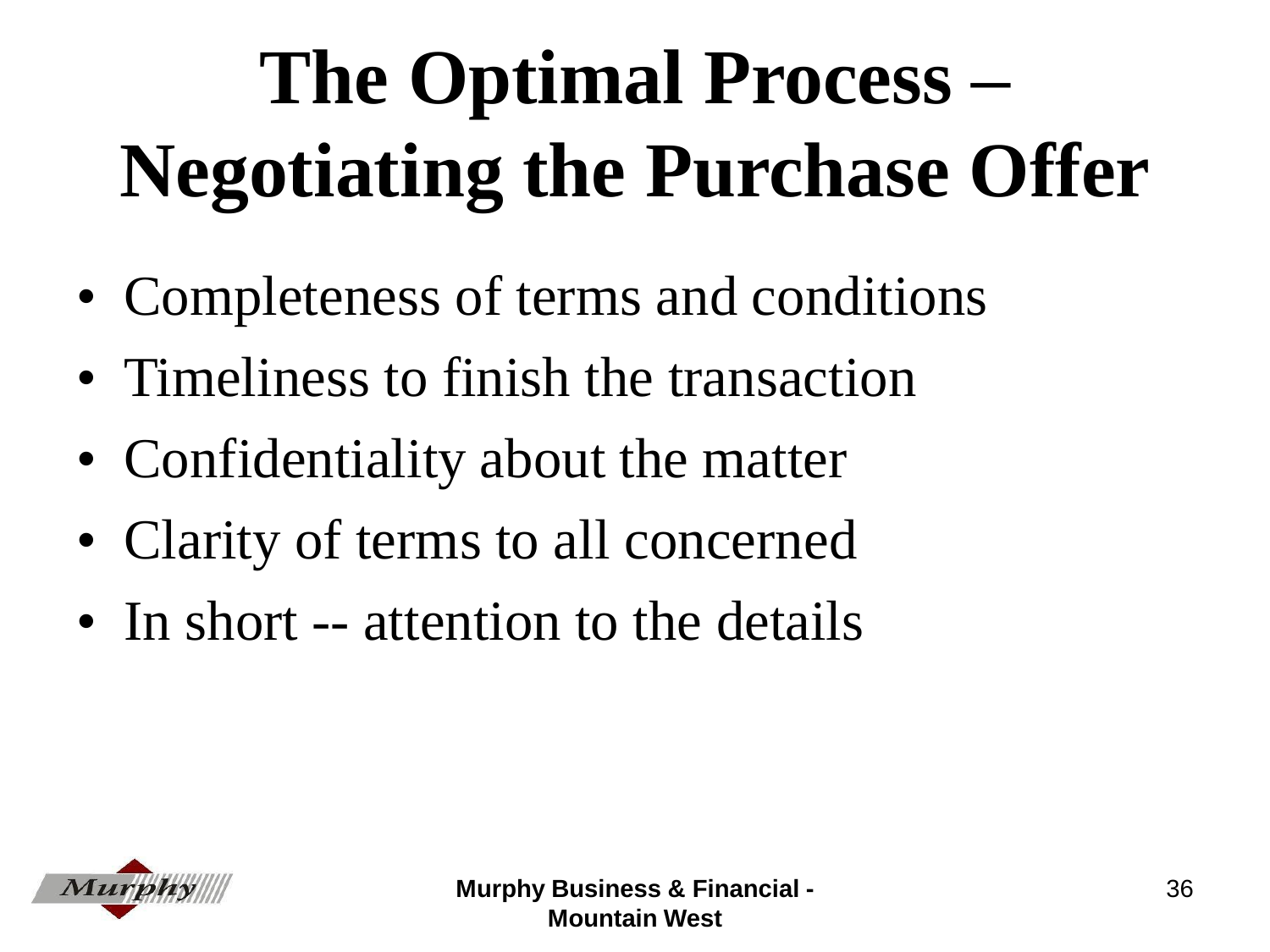#### **The Market's Definition of a Good Business aka: The Buyer's Test**

- Covers the debt service of acquisition
- Provides adequate working capital
- Pays the owner/manager a reasonable salary
- Provides a reasonable return on the cash invested
- Creates a safety cushion of cash flow for unforeseen changes in the business – has cash left at year end

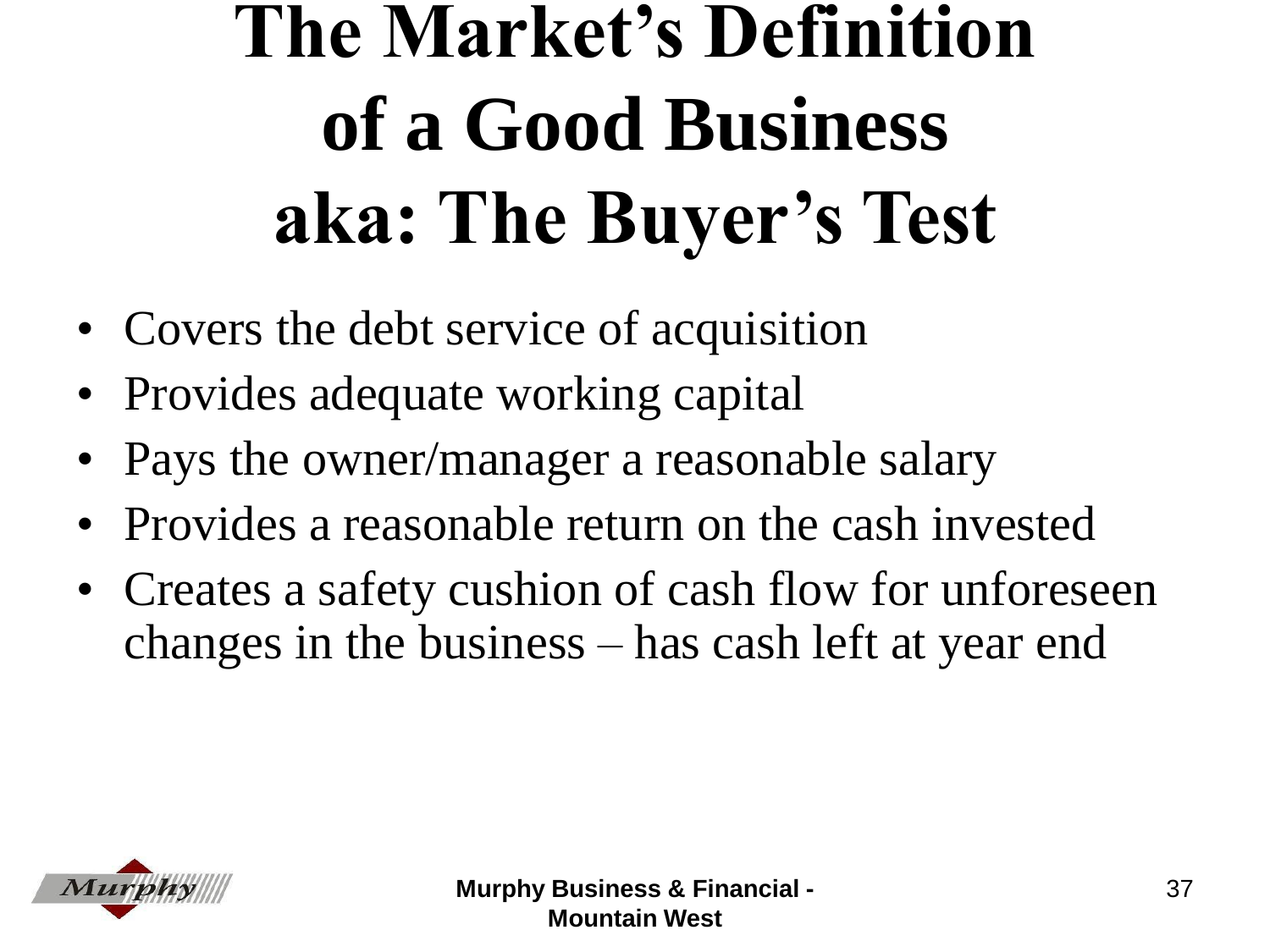### **The Optimal Process – Due Diligence**

- Verify what we know is true
- Documenting the facts



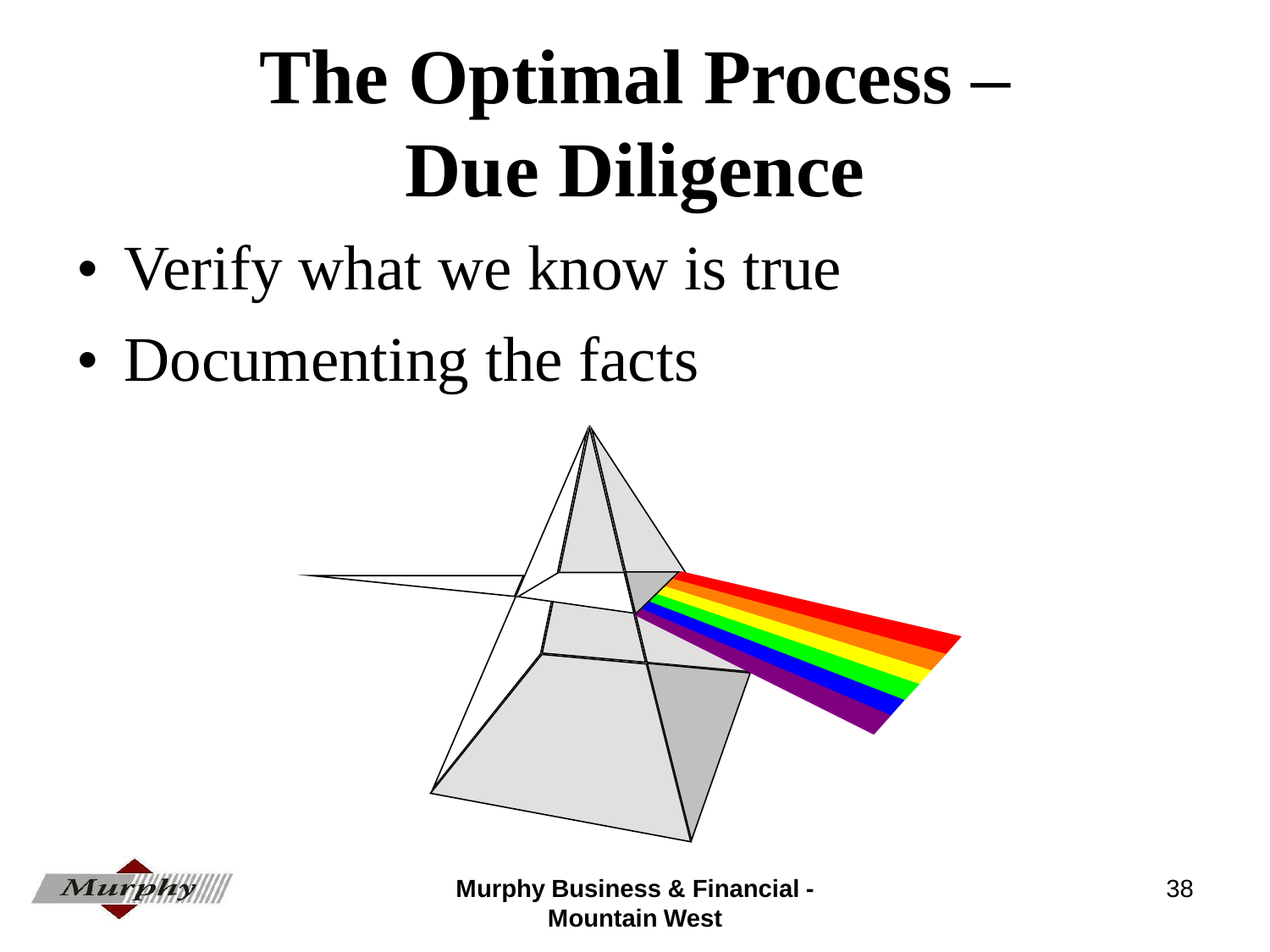## **Typical Selling Mistakes**

- Failing to run the business while selling
- Demanding unrealistic prices
- Negotiating with only one buyer
- Nitpicking in negotiations
- Failing to evaluate the buyer's personality and skills
- Losing your flexibility

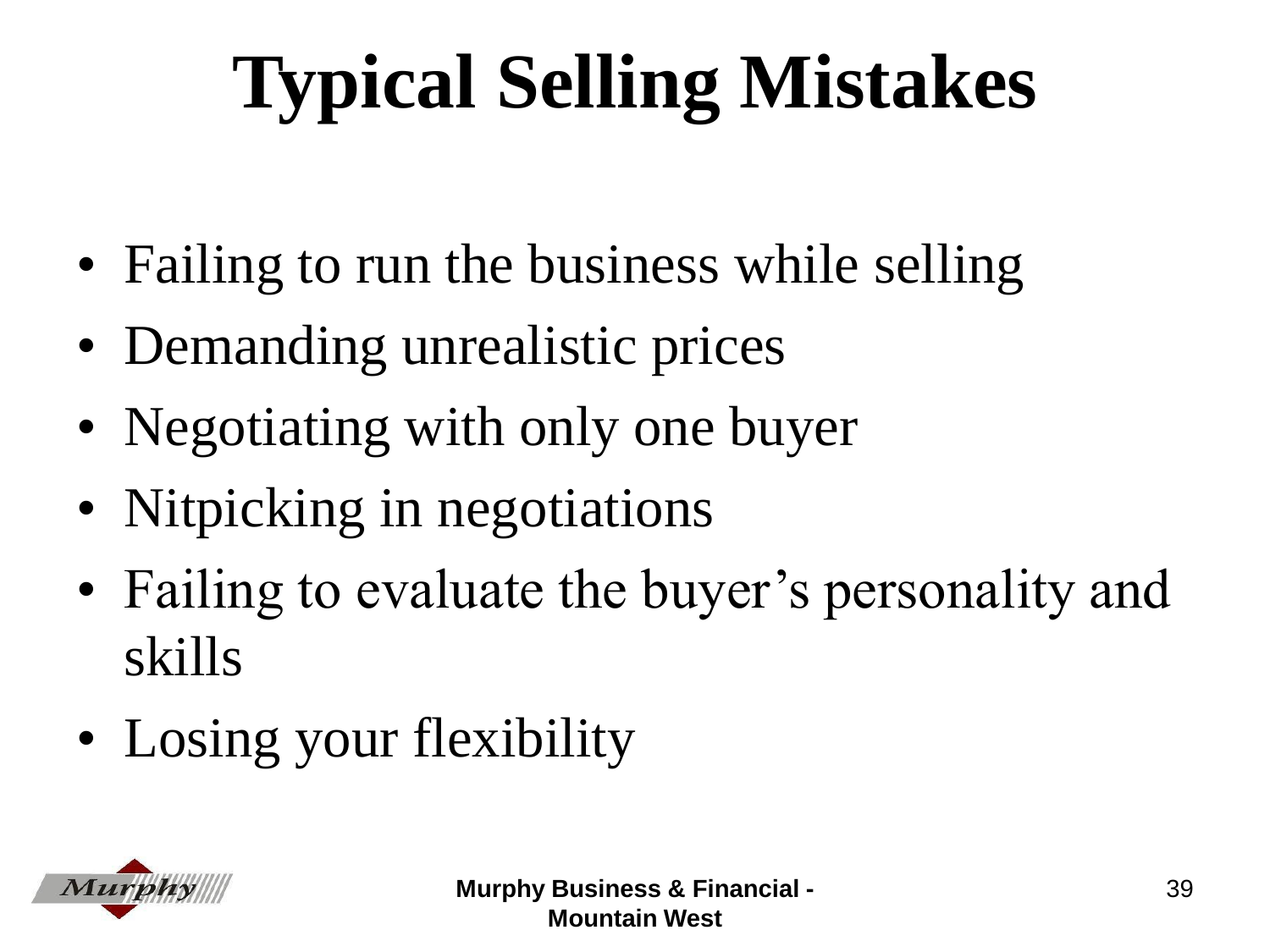## **Typical Buying Mistakes**

- Demanding unrealistic prices
- Negotiating with only one seller
- Nitpicking in negotiations
- Overlooking conflicts with seller's personality and skills
- Incomplete due diligence
- Losing your flexibility

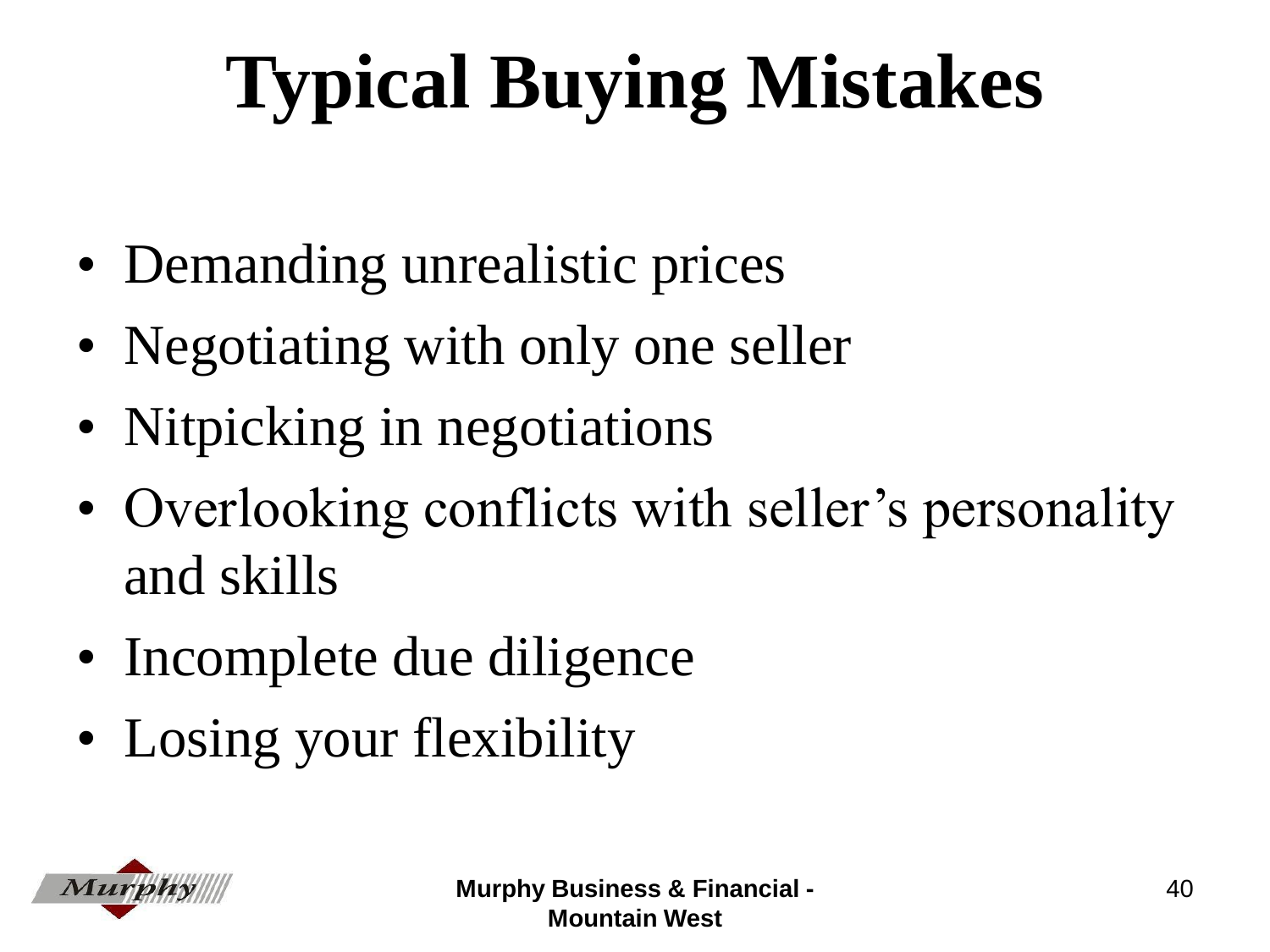## **The Optimal Process – Financing and Funding**

- Understand the lender's criteria
- Experience anticipates problems and opportunities for funding a transaction
- The information ante is going up
- The preparation effort pays off
	- The Marketing Plan informs and reduces lending risk
	- Good information speeds the lending process

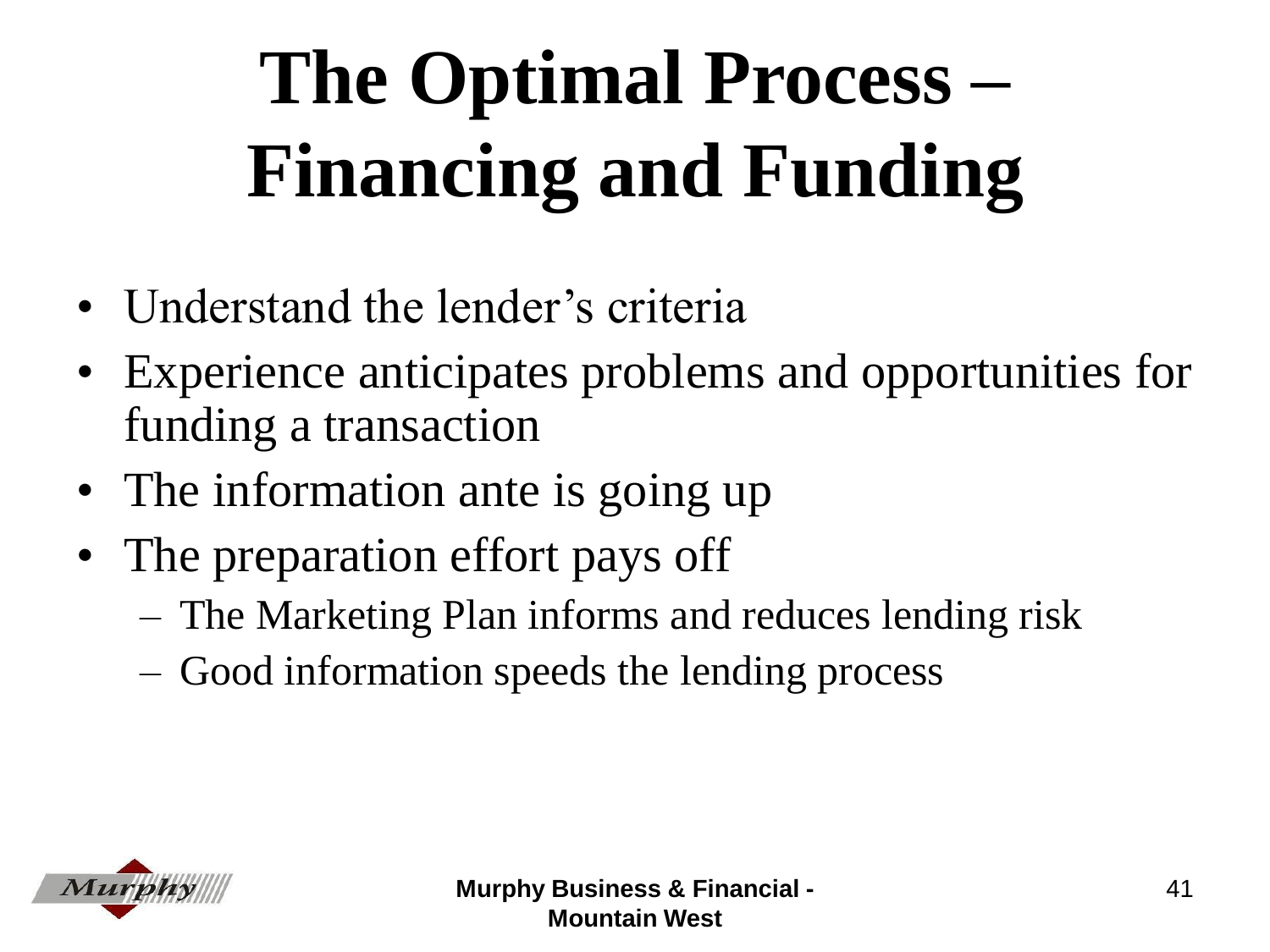## **The Optimal Process – Closing and Transfer**

- No surprises at "the closing"
- Documents prepared earlier now support the necessary legal and tax work
- Confidentiality protects employees, vendor relations and customers
- Smooth closings add confidence
- After the closing, prepare for needed legal and tax work

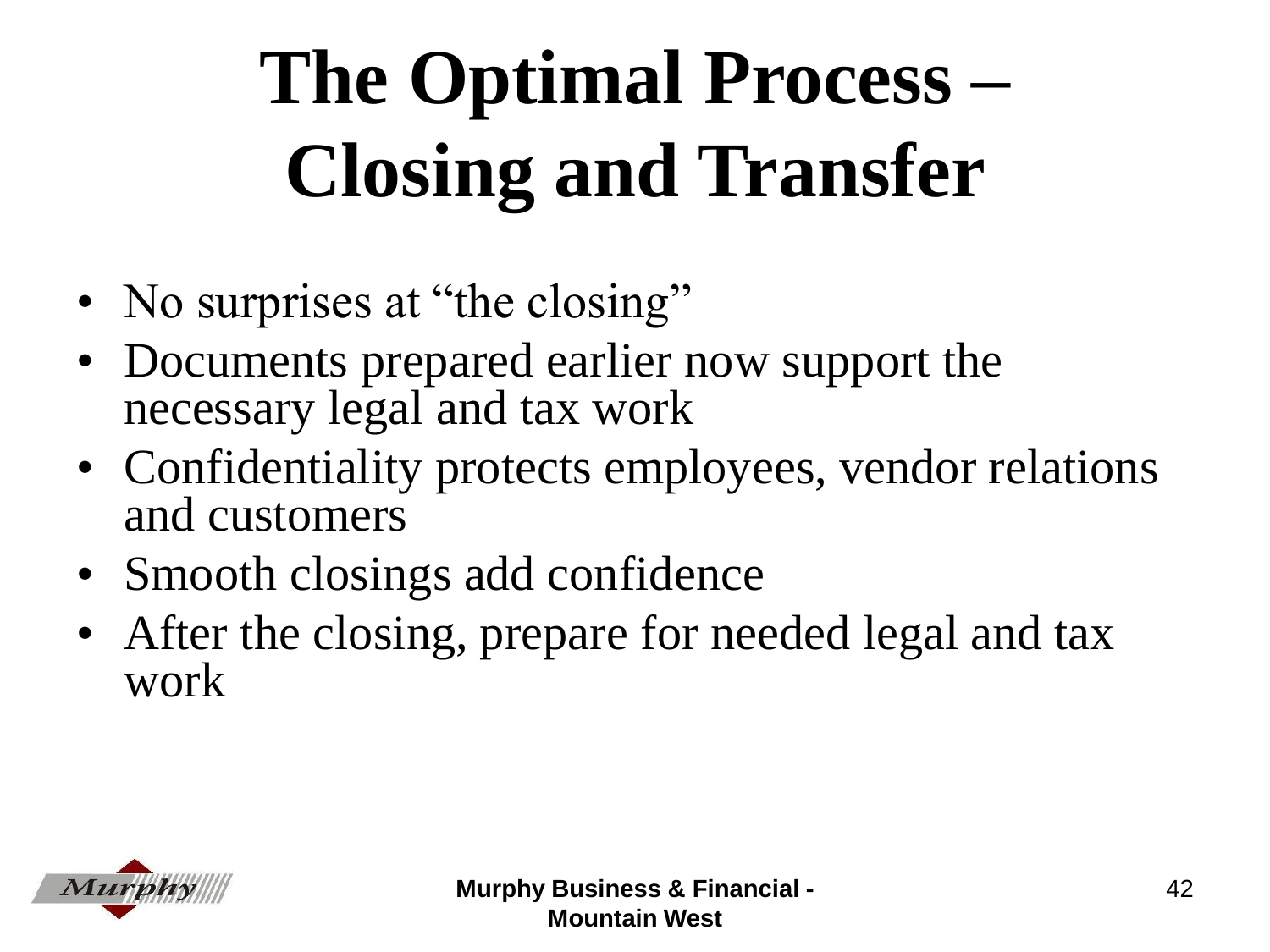#### **The Optimal Business Transfer Process**

- Anticipation is Key
	- STAY ON THE AGREED SCHEDULE
	- Anticipate future problems and opportunities resulting from present actions

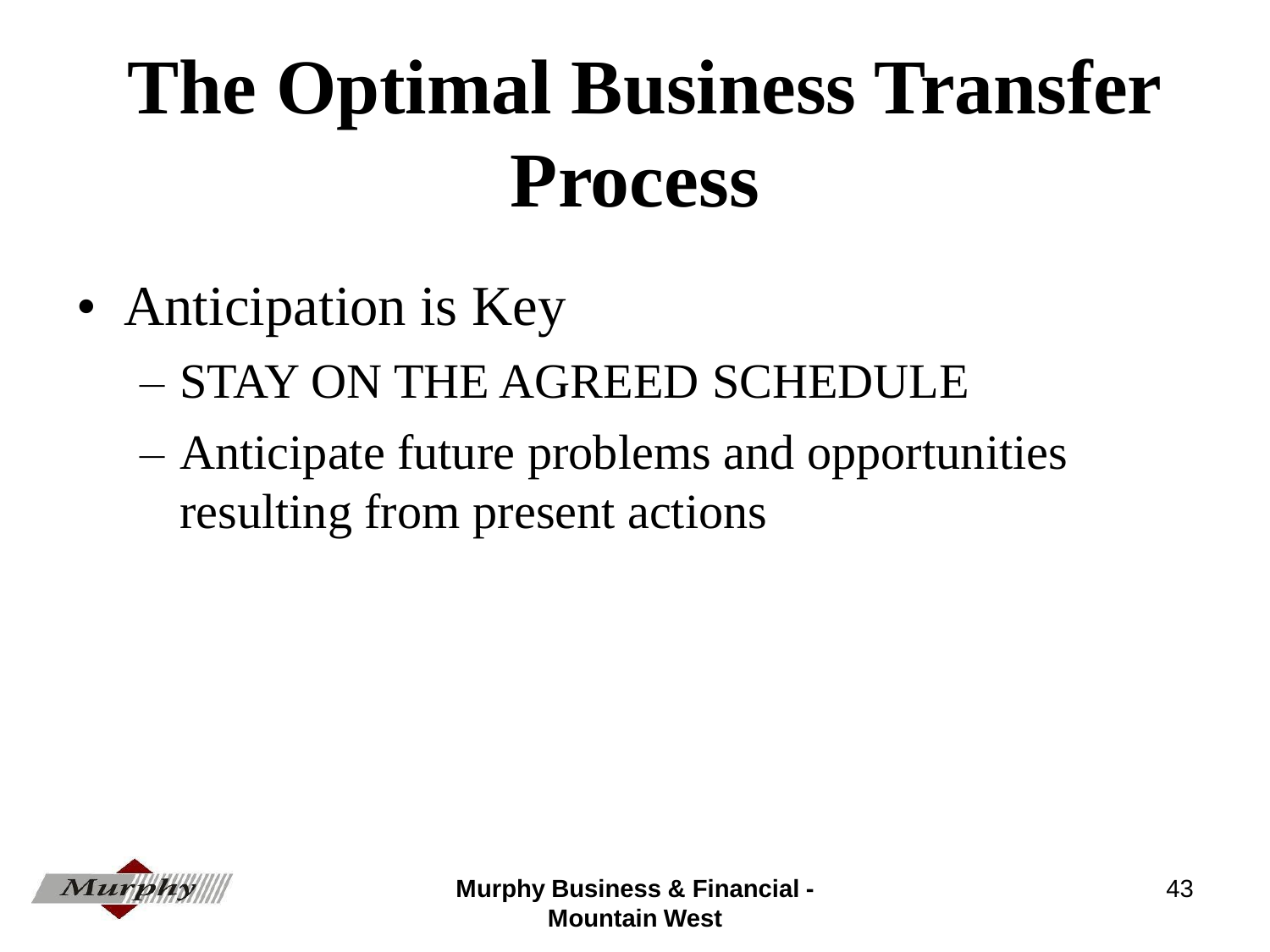#### **Today, We Bought and Sold a Business**

- We hope you gained some ideas that will help you in your business
- We have explained **why** things happen when buying/selling business
- The Process helps you **prepare** for transaction success
- The Process reduces risk of selling or buying your business. **Value is increased**